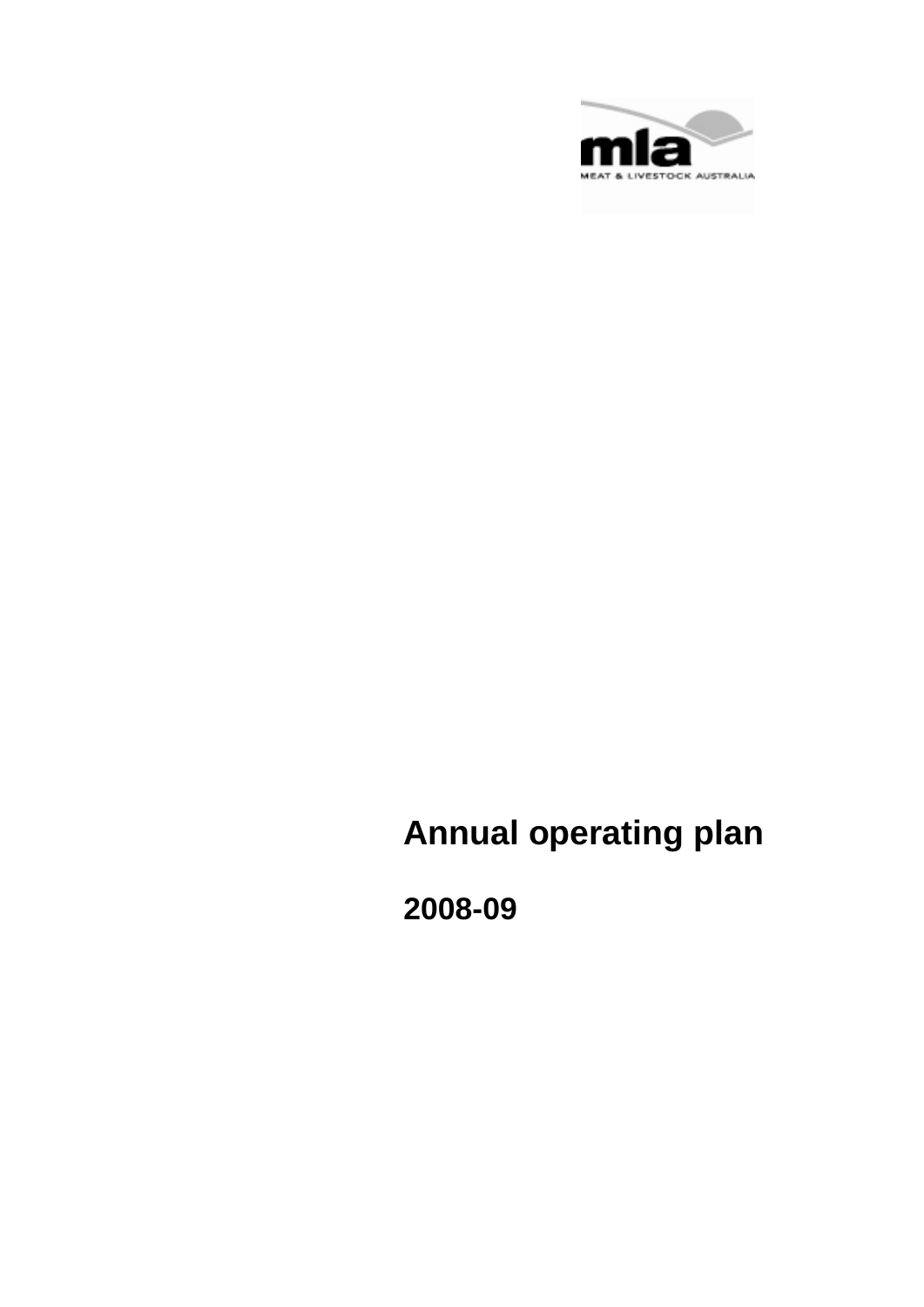## **Table of contents**

|        | Introduction<br>MLA strategy map 2008-12<br>Meat Industry Strategic Plan and MLA's annual operating plan | $\mathbf{1}$<br>$\overline{2}$<br>$\overline{4}$ |
|--------|----------------------------------------------------------------------------------------------------------|--------------------------------------------------|
|        | <b>Increasing market access</b>                                                                          |                                                  |
| 1.1    | Enhancing product integrity                                                                              | 5                                                |
| 1.2    | Maintaining and liberalising access to world meat markets                                                | $\,6$                                            |
| 1.3    | Maximising market options for producers and exporters in the<br>livestock export trade                   | $\overline{7}$                                   |
|        | <b>Growing demand</b>                                                                                    |                                                  |
| 2.1    | Improving eating quality                                                                                 | 8                                                |
| 2.2    | Enhancing the nutritional reputation of red meat                                                         | $9\,$                                            |
| 2.3    | Developing new products                                                                                  | 10                                               |
| 2.4    | Promoting industry integrity                                                                             | 11                                               |
| 2.5    | Aggressive promotion in the domestic market                                                              | 12                                               |
| 2.6(a) | Aggressive promotion in export markets - beef                                                            | 13                                               |
| 2.6(b) | Aggressive promotion in export markets - sheepmeat                                                       | 14                                               |
|        | <b>Enhancing competitiveness and sustainability</b>                                                      |                                                  |
| 3.1    | Increasing cost efficiency and productivity – on farm                                                    | 15                                               |
| 3.2    | Increasing cost efficiency and productivity – off farm                                                   | 16                                               |
| 3.3    | Improving industry and market information                                                                | 17                                               |
| 3.4    | <b>Ensuring sustainability</b>                                                                           | 18                                               |
| 3.5    | Science for the future                                                                                   | 19                                               |
| 3.6    | Improving biosecurity, animal health and welfare                                                         | 20                                               |
|        | <b>Increasing industry capacity</b>                                                                      |                                                  |
| 4.1    | Increasing adoption of R&D outcomes                                                                      | 21                                               |
| 4.2    | Building world-class skills and innovation capability                                                    | 22                                               |
|        | Communicating with stakeholders                                                                          | 23                                               |
|        | Corporate services                                                                                       | 24                                               |
|        | <b>AUS-MEAT</b>                                                                                          | 25                                               |
|        | Research and development partnerships                                                                    | 26                                               |
|        | Income commentary                                                                                        | 27                                               |
|        | Income and expenditure by funding source                                                                 | 28                                               |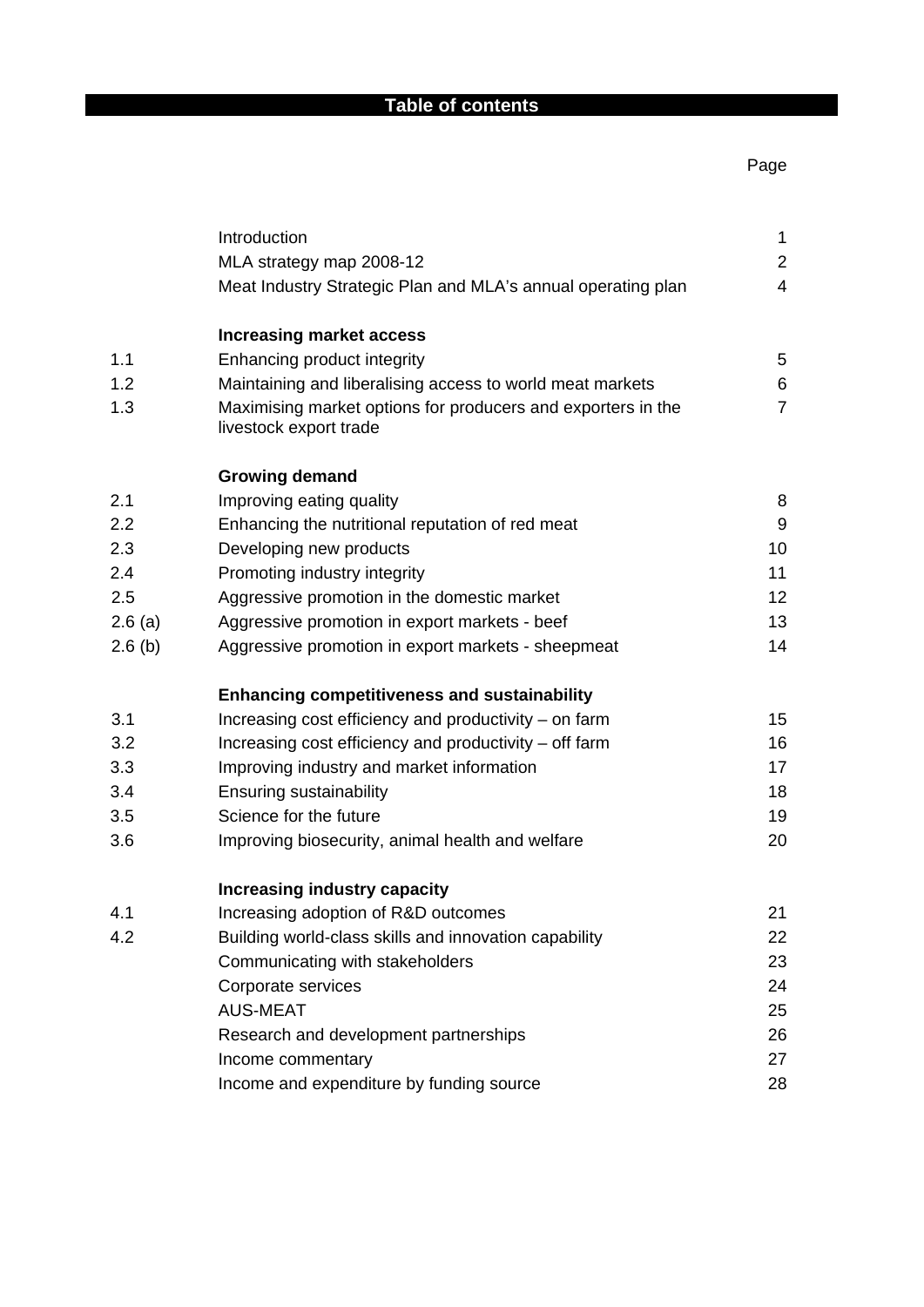## **Introduction**

*Meat & Livestock Australia's annual operating plan 2008-09* establishes a clear direction for services and solutions to be provided by MLA over the next twelve months to maintain and improve Australian livestock and red meat sales.

The *MLA annual operating plan* is designed to deliver programs and activities that are aligned with industry's Meat Industry Strategic Plan (MISP), and the Federal Government's Rural R&D Priorities. The annual operating plan delivers the financial year's programs and activities that give effect to MLA's Strategic plan for 2008-2012. MLA's Strategic plan for 2007-2011 has in this document been updated to reflect the active nature of MLA's involvement in the industry and has integrated these changes to its structure and is referred to as the MLA Strategic plan for 2008- 2012.

In devising and resourcing MLA annual programs it is critical that due consideration is given to anticipated longer term industry developments. Typically, research and development (R&D) programs involve a lengthy payback period and therefore require an extended planning perspective. Less obvious is that MLA marketing programs are mostly directed at longer-term positioning of Australian beef and sheepmeat and, therefore, also require extended planning. The combined challenge is to ensure that the science and systems we invest in today meet the next wave of consumer demands.

These longer term directions are outlined in the MLA Strategic plan for 2008-2011, with the imperatives and objectives of that plan providing the basis for the MLA annual operating plan.

#### **Commitment to transparency**

This plan represents an important plank in MLA's resolve to maintain high levels of transparency in its operations. The key initiatives for each strategy contained within the Strategic plan are outlined, the key performance indicators (KPIs) and budgets for these strategies also clearly shown. Actual expenditure of funds (as opposed to prospective budgets) and progress against KPIs is accounted for in MLA's annual report.

The commitment to transparency and accountability is also evident with the inclusion in this plan of program KPIs. With regards to these KPIs, the following should be noted:

- The KPIs in this plan represent a selection or distillation of a host of KPIs that are applied to MLA programs, often at the project level. These KPIs have been referenced at meetings of taskforces and other committees. A complete program evaluation must take into account the full set of KPIs.
- The output of R&D programs, especially, can only be evaluated over a long period of time. Although an attempt has been made in this plan to create some KPIs with relevance over a one year period, evaluation of most MLA programs can only take place over several years. Reference must be made to MLA's longer term plans for this more thorough evaluation.
- Sometimes the emphasis in a program will change across a year, resulting in a change to the weightings against KPIs.

This plan is made available to all MLA members via the MLA website. Furthermore, a summary of this plan will appear in *feedback* magazine, which is posted to all MLA members.

#### **Working together to deliver results**

MLA is committed to working with other industry bodies and our government, which is a major contributor to MLA through the provision of matching R&D funding, to deliver real results for the red meat industry, for rural Australia and for the nation as a whole.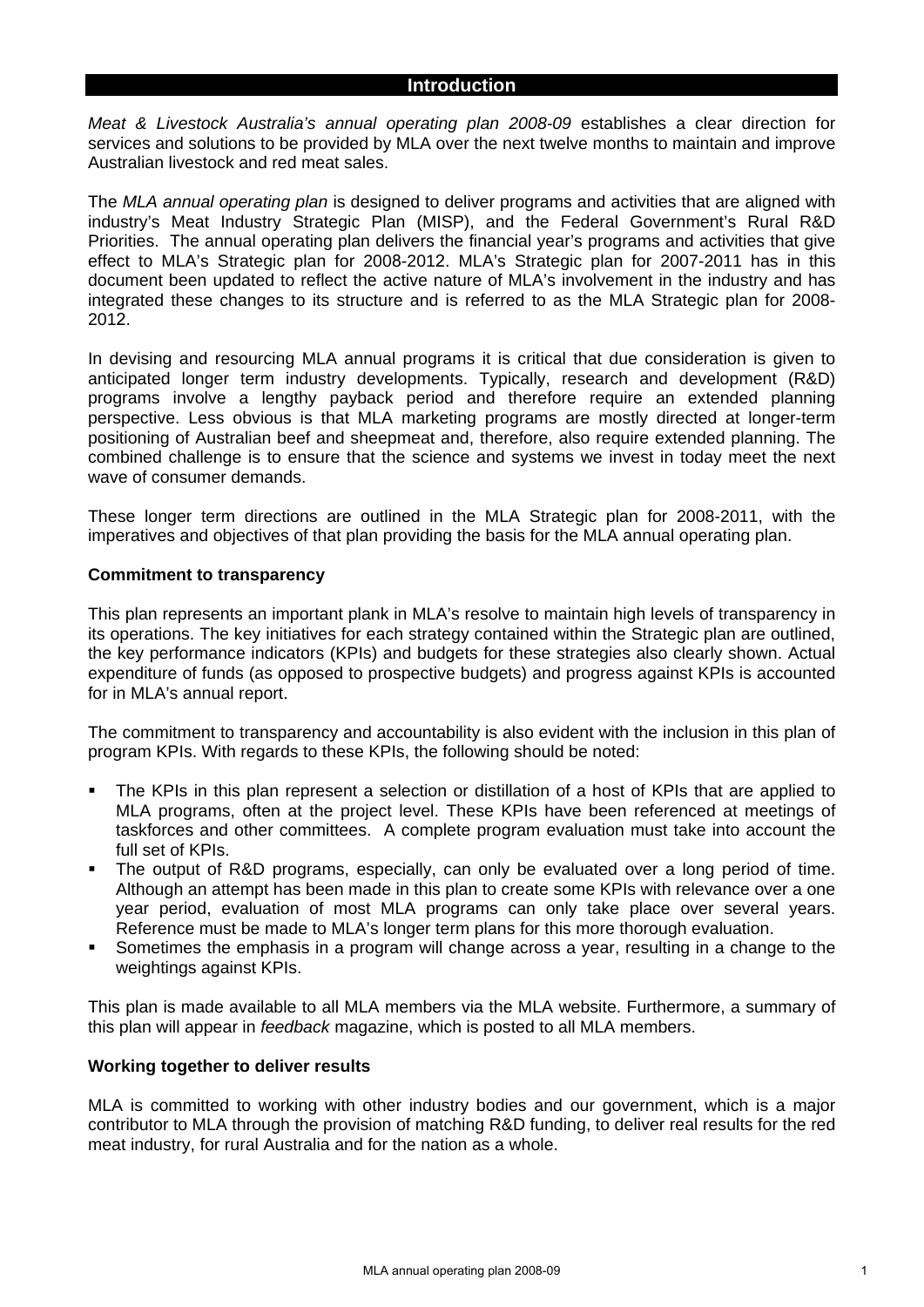## **MLA strategy map 2008-12**

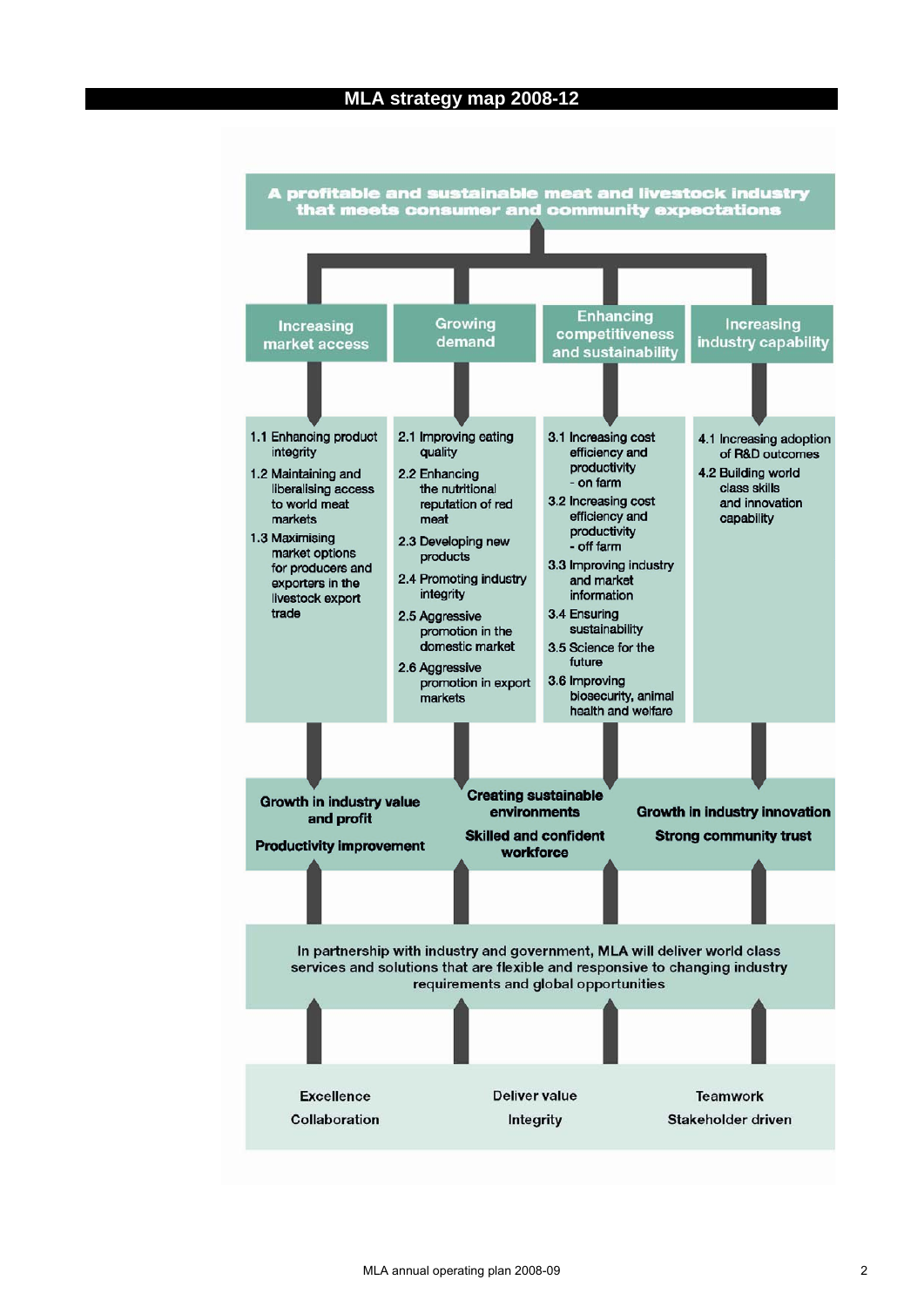## **MLA strategy map 2008-12**

Vision

|                                                                                                                                                                                                      | <b>Alignment with R&amp;D priorities</b>                                                                                                                                                                                                                                                                                |                                                           |
|------------------------------------------------------------------------------------------------------------------------------------------------------------------------------------------------------|-------------------------------------------------------------------------------------------------------------------------------------------------------------------------------------------------------------------------------------------------------------------------------------------------------------------------|-----------------------------------------------------------|
| <b>National R&amp;D</b><br><b>Priorities</b>                                                                                                                                                         | <b>Rural R&amp;D Priorities</b>                                                                                                                                                                                                                                                                                         | <b>MLA</b><br><b>Objectives</b>                           |
| <b>Promoting and</b><br>mperatives<br>maintaining good<br>health: Through<br>strengthening<br>Australia's social and<br>economic fabric and<br>preventive healthcare<br>(healthy food<br>production) | Productivity and adding value:<br>Improve the productivity and profitability<br>of existing industries and support the<br>development of viable industries                                                                                                                                                              | 1.2, 1.3, 2.1,<br>2.2, 2.3, 2.4,<br>2.5, 2.6, 3.1,<br>3.3 |
| An environmentally<br>sustainable<br><b>Australia</b><br>Objectives                                                                                                                                  | Natural resource management:<br>Support effective management of<br>Australia's natural resources to ensure<br>primary industries are both economically<br>and environmentally sustainable<br><b>Climate variability and climate</b><br>change: Build resilience to climate<br>variability and adapt to and mitigate the | 3.4                                                       |
| Safeguarding<br><b>Australia</b>                                                                                                                                                                     | effects of climate change<br><b>Biosecurity: Protect Australia's</b><br>community, primary industries and<br>environment from Biosecurity threats                                                                                                                                                                       | 1.1, 3.6                                                  |
| <b>Frontier</b><br>technologies for<br>building and<br>transforming                                                                                                                                  | Innovation skills: Improve the skills to<br>undertake research and apply its<br>findings                                                                                                                                                                                                                                | 3.2, 3.5, 4.1,<br>4.2                                     |
| <b>Australian</b><br>industries                                                                                                                                                                      | <b>Technology: Promote the development</b><br>of new and existing technologies                                                                                                                                                                                                                                          |                                                           |

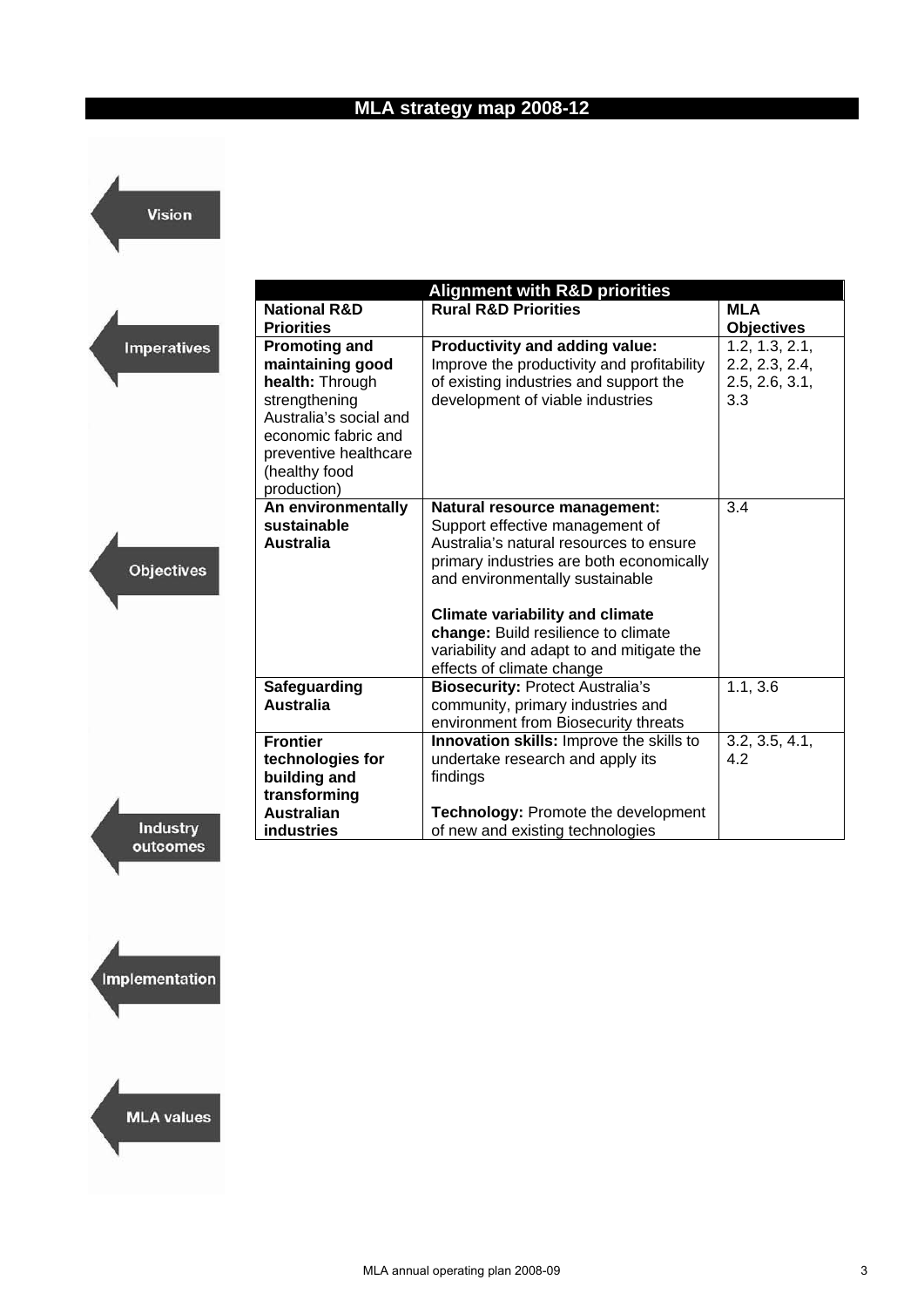## *Meat Industry Strategic Plan and MLA's annual operating plan*

A thorough assessment of Australia's red meat industry prospects and strategic imperatives was conducted by the Red Meat Advisory Council (RMAC) in late 2003. Emerging from this reassessment was a meat industry strategic plan, titled *More from Less: Strategic Direction for the Australian Red Meat Industry 2004- 09*. A new vision, new strategic imperatives and new strategic themes were identified.

The following table establishes the correspondence that exists between the current strategic plan developed by RMAC for the Australian red meat industry, *More from Less: Strategic Direction for the Australian Red Meat Industry 2004-09* and the strategies contained in this plan. A copy of the MISP 2004-09 can be found at [www.rmac.com.au/reports.](http://www.rmac.com.au/reports)

## • **MISP strategic imperative: markets and consumers**

- o **MISP strategic theme: market access** 
	- <sup>1</sup> 1.2 Maintaining and liberalising access to world meat markets
	- 1.3 Maximising market options for producers and exporters in the livestock export trade
- o **MISP strategic theme: product marketing** 
	- 2.2 Enhancing the nutritional reputation of red meat
	- 2.5 Aggressive promotion in the domestic market
	- 2.6 Aggressive promotion in export markets
- o **MISP strategic theme: value adding** 
	- 2.3 Developing new products
- **MISP strategic imperative: product** 
	- o **MISP strategic theme: food safety** 
		- 1.1 Enhancing product integrity
	- o **MISP strategic theme: eating quality** 
		- 2.1 Improving eating quality
- **MISP strategic imperative: supply chain** 
	- o **MISP strategic theme: community concerns** 
		- 2.4 Promoting industry integrity
		- 3.4 Ensuring sustainability
		- 3.6 Improving biosecurity, animal health and welfare
	- o **MISP strategic theme: whole of chain efficiency** 
		- 3.1 Increasing cost efficiency and productivity on farm
		- 3.2 Increasing cost efficiency and productivity off farm
		- 3.3 Improving industry and market information

In addition to the MLA programs listed above, there are a number of other programs that either spread across MISP imperatives or are necessary for the ongoing operation of MLA.

These programs include:

- 3.5 Science for the future
- 4.1 Increasing adoption of R&D outcomes
- 4.2 Building world class skills and innovation capability
- Communicating with Stakeholders
- Corporate services
- AUS-MEAT
- Research and development partnerships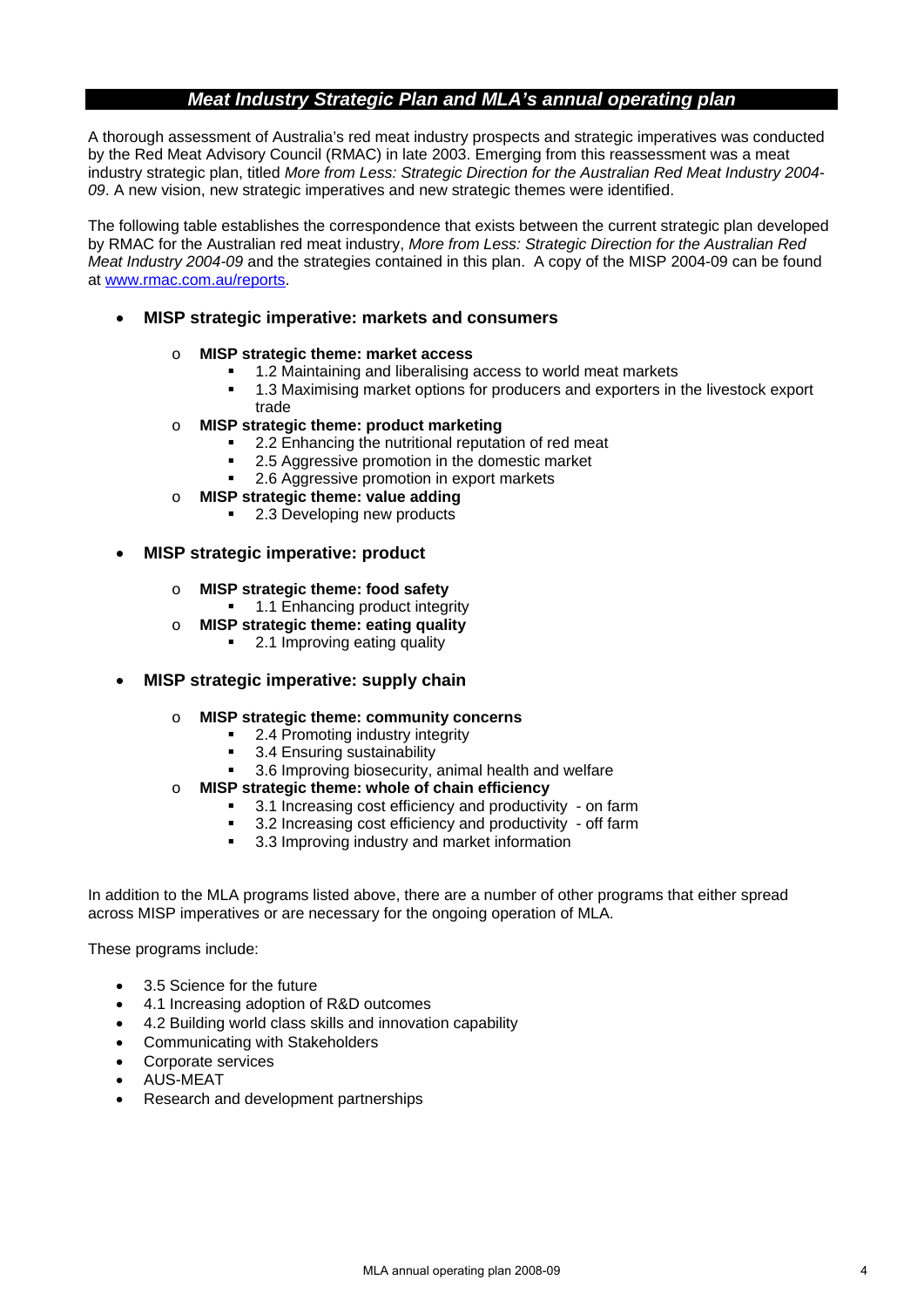#### **Increasing market access**

## **1.1 Enhancing product integrity**

As competition in world meat markets increases, Australia must differentiate its meat from other supplying nations in order to maintain market access. A vital area of differentiation is for Australia to be considered a leader in the supply of safe and wholesome red meat products. In 2008-09, MLA's initiatives in this area will focus on the continuing development of tools and systems for managing food safety based on innovative science which supports outcomes-based regulations and enables industry to meet customer expectations.

|                | <b>Strategy</b>                                                                                                                                                  |                      | <b>Key initiatives</b>                                                                                                                                                                                                                                                                                                       |
|----------------|------------------------------------------------------------------------------------------------------------------------------------------------------------------|----------------------|------------------------------------------------------------------------------------------------------------------------------------------------------------------------------------------------------------------------------------------------------------------------------------------------------------------------------|
|                | 1. Enhance the uptake of quality<br>assurance systems by all sectors of<br>the red meat supply chain                                                             | 1.<br>2.             | Deliver programs that underpin the integrity of the<br>Australian red meat and livestock, including the LPA<br>program, producer education and communication<br>strategies.<br>Increase the efficiency of food safety systems.                                                                                               |
| 2.             | Develop and promote appropriate<br>meat & livestock traceability systems                                                                                         | 1.                   | Ensure the NLIS database and support services have the<br>capability to deliver to the national traceability standards.                                                                                                                                                                                                      |
| 3 <sub>1</sub> | Conduct scientific research to<br>ensure the food safety systems<br>available in Australia are at the<br>leading edge of international<br>knowledge and practice | 1.<br>2.<br>3.<br>4. | Evaluate meat safety risks through supply chain.<br>Develop tools / systems for food safety risk management.<br>Enhance surveillance and control measures for bovine<br>spongiform encephalopathy (BSE).<br>Monitor developments / develop initiatives in biotechnology.                                                     |
| 4.             | Promote the integrity of Australian<br>red meat products to our<br>international and domestic<br>customers while minimising food<br>safety related incidents     | 1.<br>2.<br>3.       | Provide secretariat services to SAFEMEAT - & develop<br>effective industry safety / issues management strategies.<br>Develop and maintain information resources on the integrity<br>of red meat products.<br>Communicate the integrity of Australian red meat products<br>internationally and provide a response capability. |

#### **Key performance indicators**

- High levels of satisfaction of Australian food safety systems by international customers.
- Risks to public health and market access for red meat products are minimised through adoption of efficient, risk-based approaches.
- Deliver a communication framework for the LPA program and associated SAFEMEAT programs
- The NLIS database meets national traceability standards, and is fully tested via a simulated disease incident
- Processing establishments successfully benchmark food safety performance through industry-wide analysis of hygiene data
- The development of a risk assessment process for animal diseases as they relate to food safety
- The determination of an agreed approach to cost-effective use of post mortem inspection data for animal health surveillance, risk-based inspection and supply chain efficiency

| <b>Sector</b>          |              | 2007-08       |       |              | 2008-09 Budget (\$'000) |       | <b>Totals</b> |
|------------------------|--------------|---------------|-------|--------------|-------------------------|-------|---------------|
|                        |              | <b>Budget</b> | 1     | $\mathbf{2}$ | З                       | 4     |               |
| Mutton                 | $\mathsf{R}$ | 77            | 18    | 70           | 14                      | 6     | 108           |
|                        | M            | 87            | 27    | 30           |                         | 83    | 140           |
| Lamb                   | R            | 298           | 67    | 150          | 79                      | 22    | 318           |
|                        | M            | 458           | 102   | 70           |                         | 428   | 600           |
| <b>Grassfed Cattle</b> | R            | 1,244         | 136   |              | 262                     | 66    | 464           |
|                        | M            | 1,910         | 210   | 1,269        |                         | 1,183 | 2,662         |
| <b>Grainfed Cattle</b> | R            | 242           | 35    |              | 35                      | 9     | 79            |
|                        | M            | 315           | 65    | 265          |                         | 189   | 519           |
| Processor              | R            | 1,328         | 128   | 500          | 406                     | 95    | 1,128         |
|                        | M            | 1,885         | 166   | 144          |                         | 1,742 | 2,052         |
| Goat                   | R            | 34            | 17    |              |                         |       | 17            |
|                        | M            | 4             | 27    |              |                         |       | 27            |
| Livestock Export       | R            | 66            | 17    |              | 5                       | 12    | 34            |
|                        | M            | 42            | 27    | 20           |                         | 24    | 71            |
| External               | R            |               |       | 662          |                         |       | 662           |
|                        | M            | 5,153         |       | 838          |                         |       | 838           |
| Government             | R            | 3,289         | 418   | 1,382        | 801                     | 210   | 2,811         |
| <b>Subtotal</b>        | R            | 6,578         | 836   | 2,764        | 1,601                   | 420   | 5,621         |
| <b>Subtotal</b>        | M            | 9,854         | 624   | 2,636        |                         | 3,649 | 6,909         |
| <b>TOTAL</b>           |              | 16,432        | 1,460 | 5,400        | 1,601                   | 4,069 | 12,530        |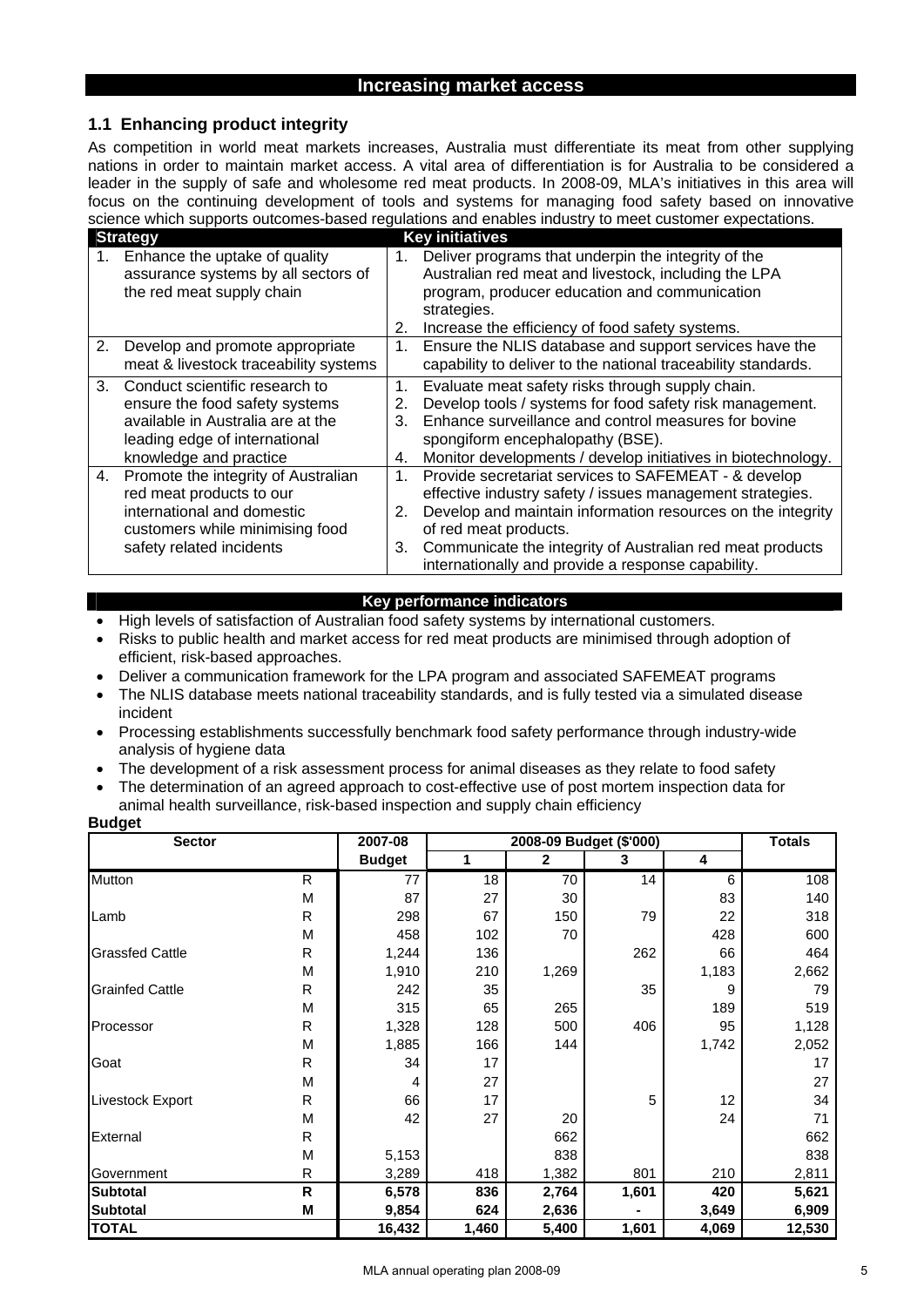## **Increasing market access**

#### **1.2 Maintaining and liberalising access to world markets**

As a major exporting industry, changes in access to overseas markets materially affect the profitability of individual livestock producers and meat processors. MLA actively seeks to defend existing rights of access to livestock and meat markets and, where possible, also aims to secure improvements to these conditions. In 2008-09, contingent upon a WTO outcome, it is anticipated that MLA will focus on securing increases in access for sheepmeat into the EU and beef into North Asia. In addition, there will be a focus on expediting a number of FTA negotiations, particularly the potential FTA with Korea.

|                | <b>Strategy</b>                                                                                                                                       |    | <b>Key initiatives</b>                                                                                                                                                                                                                                   |
|----------------|-------------------------------------------------------------------------------------------------------------------------------------------------------|----|----------------------------------------------------------------------------------------------------------------------------------------------------------------------------------------------------------------------------------------------------------|
|                | Defend existing favourable market<br>access conditions in overseas<br>markets                                                                         |    | 1. Defend existing access conditions by monitoring<br>developments in overseas markets; developing networks of<br>industry and government contacts in Australia and<br>overseas; and providing a response capability when<br>impediments arise.          |
| 2.             | Position the Australian meat and<br>livestock industry for the WTO Doha<br>round                                                                      | 1. | WTO work to include monitoring and responding to WTO<br>developments; representation to government on industry<br>priorities; coalition building in key overseas markets; and<br>industry missions to Geneva.                                            |
| $\mathbf{3}$ . | Position the Australian meat and<br>livestock industry for FTA negotiations                                                                           |    | FTA work to include representations to government on<br>priority countries for FTAs; preparing and lodging<br>submissions on industry priorities for each FTA; proactive<br>advocacy on FTA negotiations; coalition building in key<br>overseas markets. |
| 4.             | Conduct research into the impact of<br>access barriers on the Australian<br>meat and livestock industry and<br>strategies for removing these barriers |    | 1. Research to support trade reform advocacy in WTO and<br>FTA negotiations.<br>2. Research on technical barriers to trade.                                                                                                                              |

#### **Key performance indicators**

- Existing conditions of market access maintained
- High rating of MLA market access activities by government and industry
- Beef and sheepmeat are beneficiaries of WTO trade reform
- Government embodies industry priorities in FTA negotiations
- Negotiations commence on a Korea/Australia FTA

| <b>Sector</b><br>2007-08 |              |               | 2008-09 Budget (\$'000) |              |       |       |       |               |               |                | <b>Totals</b> |
|--------------------------|--------------|---------------|-------------------------|--------------|-------|-------|-------|---------------|---------------|----------------|---------------|
|                          |              | <b>Budget</b> | Global                  | <b>North</b> | Japan | Korea | South | <b>Europe</b> | <b>Middle</b> | <b>R&amp;D</b> |               |
|                          |              |               |                         | America      |       |       | Asia  |               | East          |                |               |
| Mutton                   | R            | 9             |                         |              |       |       |       |               |               | 13             | 13            |
|                          | M            | 239           | 24                      | 33           | 4     | 2     | 23    | 61            | 62            |                | 209           |
| Lamb                     | $\mathsf{R}$ | 67            |                         |              |       |       |       |               |               | 53             | 53            |
|                          | M            | 565           | 102                     | 123          | 47    | 8     | 117   | 47            | 151           |                | 595           |
| <b>Grassfed Cattle</b>   | ${\sf R}$    | 124           |                         |              |       |       |       |               |               | 134            | 134           |
|                          | M            | 855           | 144                     | 146          | 215   | 127   | 108   | 115           |               |                | 855           |
| <b>Grainfed Cattle</b>   | $\mathsf{R}$ | 20            |                         |              |       |       |       |               |               | 20             | 20            |
|                          | M            | 121           | 23                      | 24           | 35    | 21    | 18    |               |               |                | 121           |
| Processor                | R            | 220           |                         |              |       |       |       |               |               | 220            | 220           |
|                          | M            | 1,512         | 263                     | 335          | 250   | 76    | 168   | 230           | 190           |                | 1,512         |
| Goat                     | M            | 8             | 8                       |              |       |       |       |               |               |                | 8             |
| Government               | R            | 440           |                         |              |       |       |       |               |               | 440            | 440           |
| <b>Subtotal</b>          | R            | 880           |                         |              |       |       |       |               |               | 880            | 880           |
| <b>Subtotal</b>          | M            | 3,300         | 564                     | 661          | 551   | 234   | 434   | 453           | 403           | ۰.             | 3,300         |
| <b>TOTAL</b>             |              | 4,180         | 564                     | 661          | 551   | 234   | 434   | 453           | 403           | 880            | 4,180         |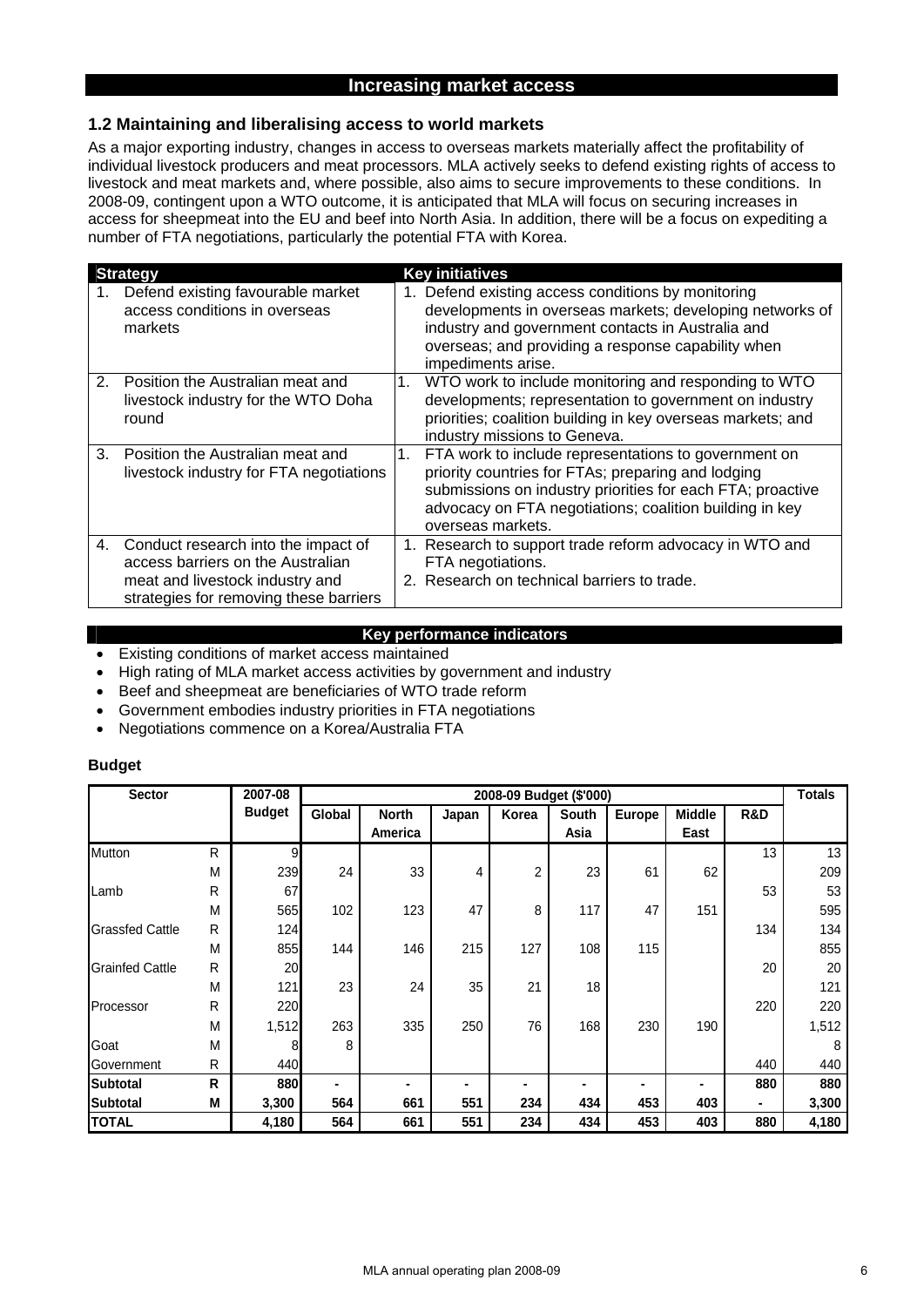## **1.3 Maximising market options for producers and exporters in the livestock export trade**

MLA's goal is to partner industry to sustain a livestock export sector that contributes at least \$1.8 billion in revenues to the Australian economy annually. To ensure its sustainability MLA will partner with LiveCorp to deliver programs designed to continue to improve the wellbeing of Australian livestock in transit and in receiving countries, as well as investing in R&D to find innovative solutions to create world's best practice supply chains for the export of cattle, sheep and goats.

In collaboration with industry, the program will also invest in programs to drive demand for meat in key receiving markets to increase demand for Australian livestock and Australian meat products. These investments, and the outcomes from them, will be communicated to the broad stakeholder base to demonstrate the industry's commitment to addressing community concerns.

| <b>Strategies</b>                                                                                               | <b>Key initiatives</b>                                                                                                                                                                                                                                                                                                                                                                                                                                                                                                                                                                                                                              |
|-----------------------------------------------------------------------------------------------------------------|-----------------------------------------------------------------------------------------------------------------------------------------------------------------------------------------------------------------------------------------------------------------------------------------------------------------------------------------------------------------------------------------------------------------------------------------------------------------------------------------------------------------------------------------------------------------------------------------------------------------------------------------------------|
| 1. Deliver continuous<br>improvement in animal<br>welfare standards throughout<br>the export chain              | 1. R&D into animal welfare issues throughout the chain to find solutions<br>to issues that adversely impact on animal welfare outcomes. This work<br>includes R&D into inanition and salmonellosis in sheep; shipboard<br>stocking densities and bovine respiratory disease in cattle; and the<br>improved management of heat stress in all species.<br>2. In Asian Pacific markets, deliver animal handling and welfare training<br>with an emphasis on feedlots and abattoirs.<br>3. In Middle East markets, deliver animal handling and welfare training to<br>improve practices during the process of discharge, feedlotting and<br>processing. |
| 2. Improve risk management by<br>exporters to maximise<br>successful delivery of<br>livestock to export markets | 1. Development and maintenance of whole-of-chain risk management<br>tools, training programs and systems to enable compliance with<br>expectations of customers and government.                                                                                                                                                                                                                                                                                                                                                                                                                                                                     |
| 3. Build community support<br>through proactive<br>communication of industry<br>achievements                    | 1. Deliver a proactive media campaign to positively position the industry,<br>educate media and raise awareness and support in key metro markets<br>and the broader community. Monitor and manage threats from animal<br>activists groups.                                                                                                                                                                                                                                                                                                                                                                                                          |
| 4. Build the access advantage<br>for Australian livestock in key<br>export markets                              | 1. R&D to improve the efficiency of supply chains.<br>2. In Asia Pacific markets, defend existing access and increase demand<br>for Australian cattle while seeking new market opportunities.<br>3. In Middle East markets, improve access conditions in existing markets<br>while identifying and creating opportunities for new markets.                                                                                                                                                                                                                                                                                                          |

- **Key performance indicators**
- Australia's market access advantage in Indonesia maintained and a strategy for growing demand for beef developed and implemented
- Annual assessment of animal management by major livestock import supply chains in 11 Middle East countries show continued improvement in animal handling and infrastructure for improved animal welfare.
- Increase community support for livestock exports above 2007 levels

| <b>Sector</b>           |   | 2007-08       |       |     | 2008-09 Budget (\$'000) |       | <b>Totals</b> |
|-------------------------|---|---------------|-------|-----|-------------------------|-------|---------------|
|                         |   | <b>Budget</b> |       | 2   | 3                       | 4     |               |
| <b>Mutton</b>           | R | 82            | 35    | 40  |                         |       | 82            |
|                         | м | 541           | 142   | 35  | 414                     | 50    | 642           |
| Lamb                    | R | 65            | 35    | 25  |                         | 5     | 65            |
|                         | M | 382           | 142   | 26  | 94                      | 20    | 282           |
| <b>Grassfed Cattle</b>  | R | 253           | 180   | 60  |                         | 13    | 253           |
|                         | М | 1,905         | 186   | 62  | 725                     | 933   | 1,905         |
| <b>Livestock Export</b> | R | 400           | 250   | 125 |                         | 25    | 400           |
|                         | M | 1,628         | 615   | 122 | 273                     | 468   | 1,478         |
| External                | М | 525           |       |     |                         |       |               |
| Government              | R | 800           | 500   | 250 |                         | 50    | 800           |
| <b>Subtotal</b>         | R | 1,600         | 1,000 | 500 |                         | 100   | 1,600         |
| <b>Subtotal</b>         | м | 4,981         | 1,085 | 245 | 1,506                   | 1,471 | 4,307         |
| <b>TOTAL</b>            |   | 6,581         | 2,085 | 745 | 1,506                   | 1,571 | 5,907         |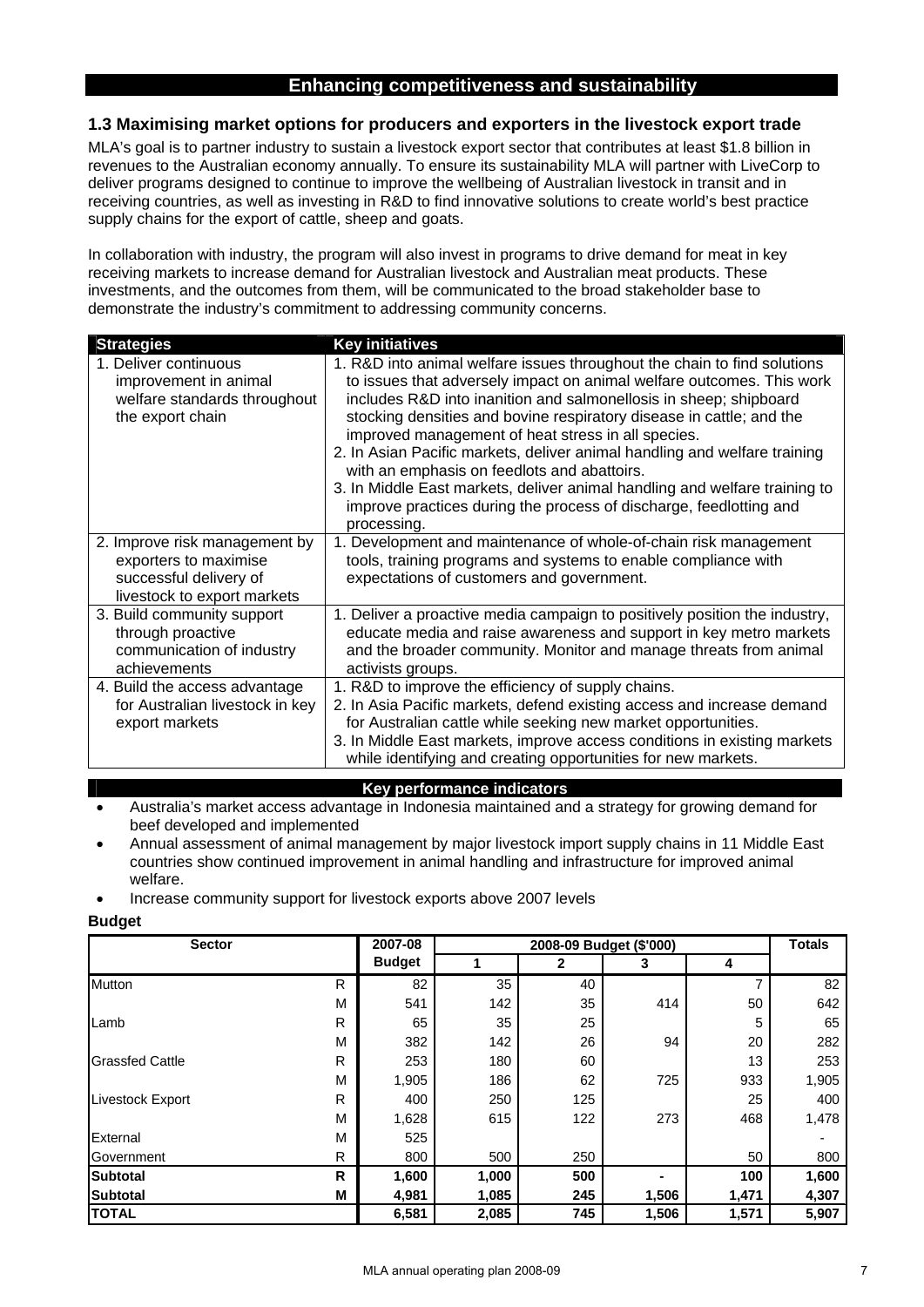## **Growing demand**

## **2.1 Improving eating quality**

The history of the food industry has taught us that a high level of consumer confidence in product performance is required for category success. MLA's goal is for the Australian industry to be able to provide customers with beef and sheepmeat that is of consistent and predictable eating quality, both domestically and in export markets, and in a cost effective manner. In 2008-09, MLA's areas of focus will include: adoption of advanced processing technologies that improve eating quality; partnering with supply chains to capitalise on eating quality as a differentiator in key export markets; continuing to support producers and processors with skills development and training to assist them to adopt eating quality systems; and underpinning eating quality systems with rigorous science.

|    | <b>Strategy</b>                                                                                               |                | <b>Key initiatives</b>                                                                                                                                                                                                                                                                                                                         |
|----|---------------------------------------------------------------------------------------------------------------|----------------|------------------------------------------------------------------------------------------------------------------------------------------------------------------------------------------------------------------------------------------------------------------------------------------------------------------------------------------------|
| 1. | Develop and prove<br>interventions to maintain and<br>improve eating quality,<br>consistency and productivity | 1.             | Continue development of efficient processing technologies<br>and interventions aimed at enhancing eating quality.<br>2. Conduct R&D on the selection & management of livestock to<br>improve the yield, eating quality and nutritional content of red<br>meat.<br>3. Continue to refine the MSA grading model with relevant R&D<br>activities. |
| 2. | Develop and maintain<br>standards and measurement<br>tools to underpin guarantees<br>of eating quality        | 1.<br>2.<br>3. | Develop and commercialise standards and systems to better<br>enable processors to utilise MSA science in export markets.<br>Implement MSA standards within lamb and sheep supply<br>chains.<br>Ensure the integrity of all eating quality trademarks along with<br>all MSA quality standards.                                                  |
| 3. | Partner with supply chains to<br>implement eating quality<br>systems and practices                            | 1.<br>2.       | Assist industry to use commercial drivers to expand adoption<br>of MSA science and practices.<br>Facilitate adoption of MSA technology and standards through<br>beef and sheep supply chains.                                                                                                                                                  |

#### **Key performance indicators**

- Demonstrate proof of concept of a commercial prototype to accelerate tenderisation of hot boned product for at least one beef or sheep primal in one Australian processing plant
- Commercial demonstration of new electronic technology that reduces the incidence of heat toughening and improves eating quality in pale, soft and exudative (PSE) beef
- Increased beef and sheep grading numbers
- Improved consumer satisfaction ratings via independent consumer testing
- Develop meat ageing strategies that capitalise on the known genotype of *bos indicus* carcases
- Test mathematical approaches to the incorporation of genotypic information into the MSA model

| <b>Sector</b>          | $2007 - 08$  | 2008-09 Budget (\$'000) | <b>Totals</b> |       |       |       |
|------------------------|--------------|-------------------------|---------------|-------|-------|-------|
|                        |              | budget                  |               | 2     | 3     |       |
| <b>Mutton</b>          | R            | 200                     | 109           | 36    | 29    | 174   |
|                        | M            | 20                      |               |       | 5     | 5     |
| Lamb                   | $\mathsf{R}$ | 467                     | 295           | 36    | 29    | 360   |
|                        | M            | 155                     |               |       | 195   | 195   |
| <b>Grassfed Cattle</b> | $\mathsf{R}$ | 712                     | 308           |       | 410   | 718   |
|                        | M            | 2,137                   |               | 455   | 1,551 | 2,006 |
| <b>Grainfed Cattle</b> | $\mathsf{R}$ | 190                     | 30            |       | 135   | 165   |
|                        | M            | 596                     |               | 152   | 432   | 584   |
| Processor              | $\mathsf{R}$ | 160                     | 260           |       |       | 260   |
|                        | M            | 200                     |               |       |       |       |
| External               | M            | 250                     |               | 250   |       | 250   |
| Government             | R            | 1,729                   | 1,001         | 72    | 603   | 1,677 |
| <b>Subtotal</b>        | R            | 3,458                   | 2,002         | 144   | 1,206 | 3,352 |
| <b>Subtotal</b>        | Μ            | 3,358                   |               | 857   | 2,183 | 3,040 |
| <b>TOTAL</b>           |              | 6,816                   | 2,002         | 1,001 | 3,389 | 6,392 |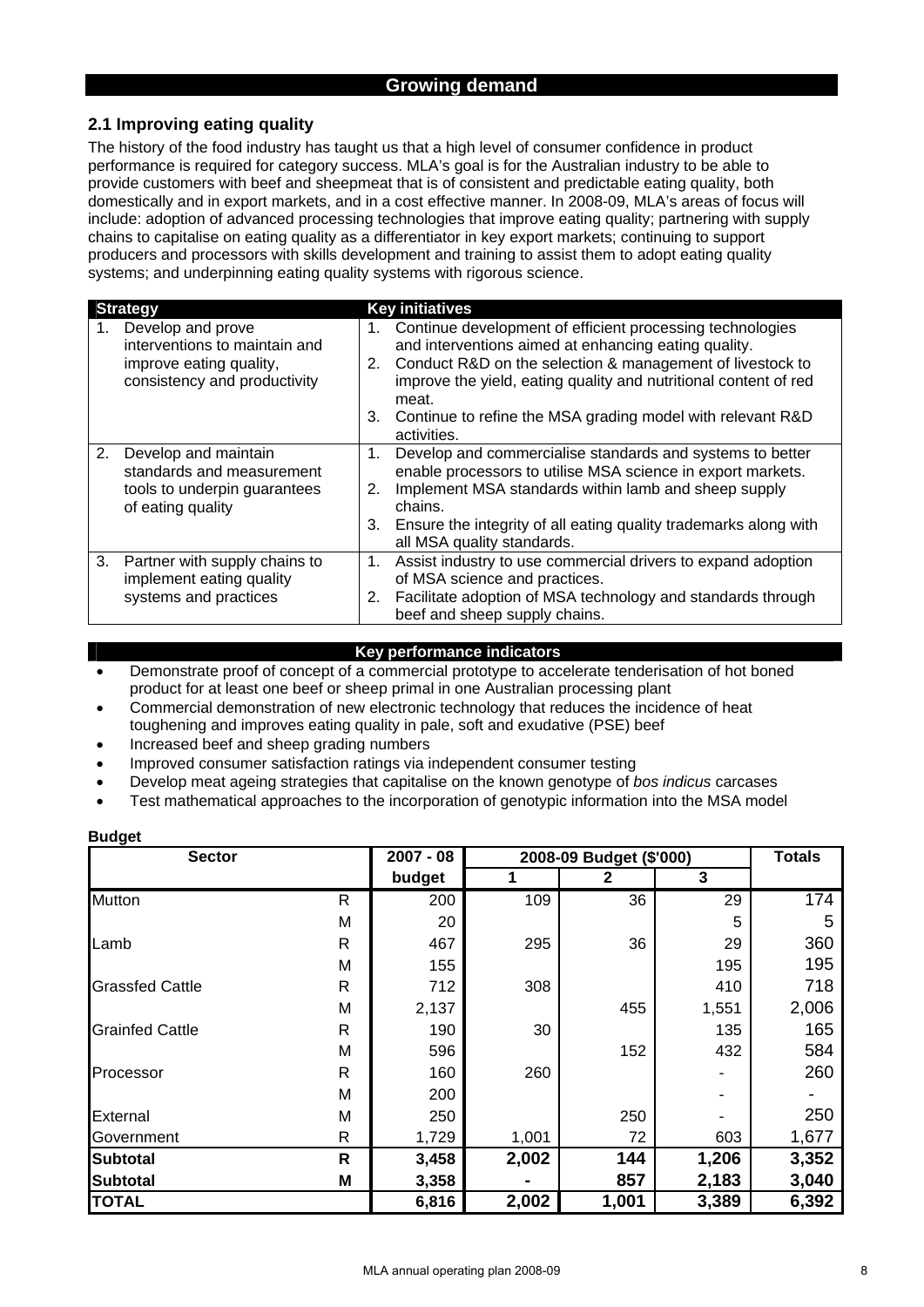## **Growing demand**

## **2.2 Enhancing the nutritional value of red meat**

Red meat's role in a healthy balanced diet has been confirmed over recent years, with momentum towards red meat reversing a lot of the negative attitudes and information from previous decades. Challenges to this role continue, however, and there remains much work to be done to secure red meat's rightful position as an essential part of a meal repertoire. MLA's goal is to further reduce constraints on red meat consumption and to strengthen consumer and community understanding of the National Dietary Guideline to enjoy red meat 3– 4 times per week.

|    | <b>Strategy</b>                                                                                                                                   | <b>Key initiatives</b>                                                                                                                                                                                                                                                                                                                                     |
|----|---------------------------------------------------------------------------------------------------------------------------------------------------|------------------------------------------------------------------------------------------------------------------------------------------------------------------------------------------------------------------------------------------------------------------------------------------------------------------------------------------------------------|
| 1  | Invest in human nutrition<br>research to increase our<br>knowledge of the health benefits<br>of red meat and its place in a<br>balanced diet      | 1. Continue investment in the 2007-09 Triennium Nutrition Research<br>Plan with a focus on two key areas: justifying red meat's essential<br>role in the diet and defending red meat from criticism.                                                                                                                                                       |
| 2. | Secure support from leading<br>health organisations and policy<br>makers for consistent and fact-<br>based dietary recommendations<br>on red meat | 1. Continue partnership programs with the Heart Foundation and<br>the Dietitians Association of Australia, and maintain relationships<br>with other key opinion leaders.<br>2. Develop and implement issues management plans for WCRF and<br>for 'new nutrition'.<br>3. Develop evidence-based submissions on relevant food and<br>nutrition policy areas. |
| 3. | Communicate and promote<br>evidenced-based nutrition<br>information on red meat to health<br>professionals and the broader<br>community           | 1. Deliver a communications program with GPs, dietitians and<br>nutritionists focusing on key health issues through advertising,<br>direct mail, publications, conferences, seminars, on-line and<br>events.<br>2. Continue RMFGII, 'Foundation Food' consumer campaign<br>through 2008.<br>3. Develop RMFGIII consumer campaign for launch in early 2009. |
| 4. | Identify ways to protect and<br>enhance the nutritional value of<br>red meat and its by-products                                                  | No key initiatives in this area for 2008-09                                                                                                                                                                                                                                                                                                                |

#### **Key performance indicators**

- Four studies presented at scientific and medical conferences
- Eight studies published in peer reviewed journals and/or presented at scientific conferences
- Ongoing support from NGOs (Heart Foundation, Cancer Councils, DAA) and key opinion leaders for the dietary guideline for red meat 3-4 times per week.
- Balanced reporting of red meat and health issues in media.
- Maintain GP and dietitian key attitudinal measures and red meat dietary recommendations
- Increase key health attitude measures among core target as per Marketing plans
- Contribute to growing red meat demand and value by \$380m

| <b>Sector</b>          | 2007-08 |               | 2008-09 Budget (\$'000) | <b>Totals</b> |       |       |
|------------------------|---------|---------------|-------------------------|---------------|-------|-------|
|                        |         | <b>Budget</b> |                         | 2             | 3     |       |
| Mutton                 | м       | 20            |                         | 0             | 5     | 5     |
| Lamb                   | R       | 136           | 150                     |               |       | 150   |
|                        | M       | 1,650         |                         | 95            | 1,515 | 1,610 |
| <b>Grassfed Cattle</b> | R       | 110           | 102                     |               |       | 102   |
|                        | M       | 4,202         |                         | 237           | 3,754 | 3,991 |
| <b>Grainfed Cattle</b> | R       | 18            | 17                      |               |       | 17    |
|                        | м       | 665           |                         | 38            | 610   | 648   |
| Processor              | R       | 181           | 176                     |               |       | 176   |
|                        | М       | 663           |                         | 40            | 633   | 672   |
| Government             | R       | 445           | 445                     |               |       | 445   |
| <b>Subtotal</b>        | R       | 890           | 890                     |               |       | 890   |
| <b>Subtotal</b>        | M       | 7,200         |                         | 410           | 6,516 | 6,926 |
| <b>TOTAL</b>           |         | 8,090         | 890                     | 410           | 6,516 | 7,816 |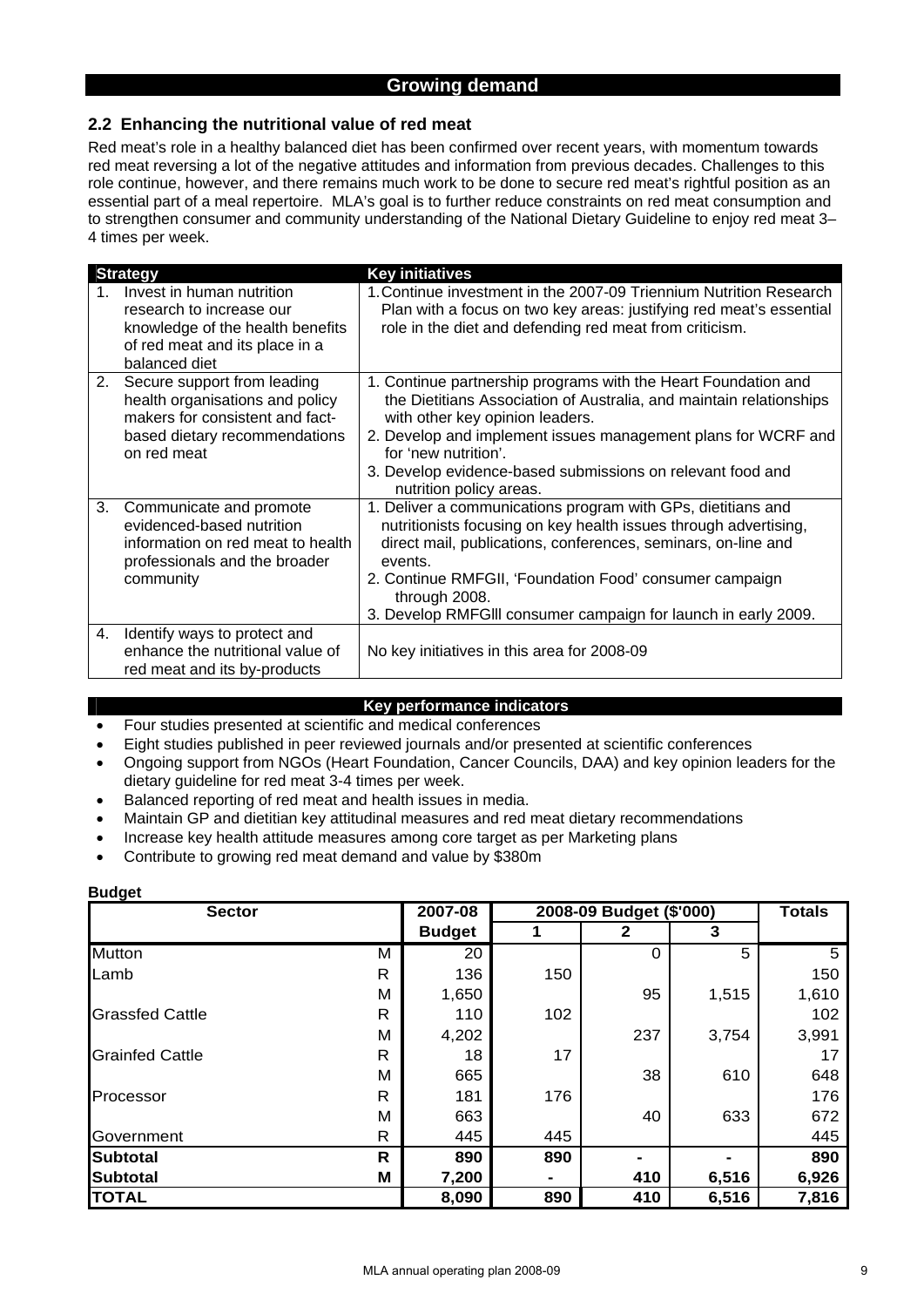## **2.3 Developing new products**

The profitability of the red meat industry is critically dependent on deriving extra value from lower value meat cuts and from the non meat parts of the animal, such as skins, offal and blood products. All parts of the animal contribute to increased revenue per carcase and, therefore, profit. Deriving extra value means that value must be added in the eyes of the customer and value-added products span a continuum from consumer meals at one end to high value pharmaceutical ingredients at the other.

MLA aims to assist industry to identify market opportunities for lower value meat cuts and co-products, to develop the capability to access novel markets and value chains and to develop advanced technologies which can provide the industry with a competitive advantage. In 2008-09 MLA's focus will be on developing a range of new meat products and on developing new technologies relating to value adding lower value cuts and co-products.

|    | <b>Strategy</b>                                                                                                                       |          | <b>Key initiatives</b>                                                                                                                                                                                                                                                   |  |  |  |  |
|----|---------------------------------------------------------------------------------------------------------------------------------------|----------|--------------------------------------------------------------------------------------------------------------------------------------------------------------------------------------------------------------------------------------------------------------------------|--|--|--|--|
| 1. | Enhance global research<br>database and analysis to identify<br>high potential long term new<br>business areas                        | 1.<br>2. | Extend the new product database as a valuable industry<br>intelligence tool by enhancing its functionality, impact, scope<br>and content.<br>Extend the bioactives market analysis tool kit to encompass<br>conventional co-products and make available to the industry. |  |  |  |  |
| 2. | Develop co-products<br>technologies to improve<br>industry's market access and<br>competitiveness                                     | 1.<br>2. | Develop new coproduct applications in non-food industries.<br>Lead the development of a competitive Australian red meat<br>bioactives industry                                                                                                                           |  |  |  |  |
| 3. | Develop value-added products<br>and technologies to expand<br>consumer appeal with a focus<br>on lower value cuts and by-<br>products | 1.<br>2. | Develop innovative products using secondary cuts.<br>Develop new value-adding technology platforms for consumer<br>and foodservice meat products.                                                                                                                        |  |  |  |  |
| 4. | Assist supply chains to<br>implement and launch new red<br>meat products                                                              |          | It is anticipated that these initiatives will be undertaken via MLA<br>Donor Company partnership projects and therefore no industry<br>funds will be required in 2008-09                                                                                                 |  |  |  |  |

#### **Key performance indicators**

- Two new products successfully launched in key retail and foodservice outlets with measurable repurchase statistics
- Two new enterprises actively participating in the development of innovative red meat products
- Two new and novel red meat snack food products are developed and achieve strong consumer acceptance and industry uptake
- One high pressure processed convenience product is developed with strong consumer acceptance and industry acceptance of technology
- Five opportunities are identified for bioactives derived from organs with indication of industry uptake
- New pharmaceutical grade chondroitin sulphate product successfully produced and approved by TGA

| -----<br><b>Sector</b> |   | 2007-08       | 2008-09 Budget (\$'000) | <b>Totals</b>  |     |       |
|------------------------|---|---------------|-------------------------|----------------|-----|-------|
|                        |   | <b>Budget</b> |                         | 2              |     |       |
| Mutton                 | R | 27            | $\overline{2}$          | 10             | 9   | 21    |
| Lamb                   | R | 127           | 6                       | 37             | 37  | 80    |
| <b>Grassfed Cattle</b> | R | 253           | 22                      | 128            | 129 | 279   |
| Processor              | R | 360           | 30                      | 175            | 175 | 380   |
| Government             | R | 767           | 60                      | 350            | 350 | 760   |
| <b>Subtotal</b>        | R | 1,534         | 120                     | 700            | 700 | 1,520 |
| <b>Subtotal</b>        | M |               | ۰                       | $\blacksquare$ |     |       |
| <b>TOTAL</b>           |   | 1,534         | 120                     | 700            | 700 | 1,520 |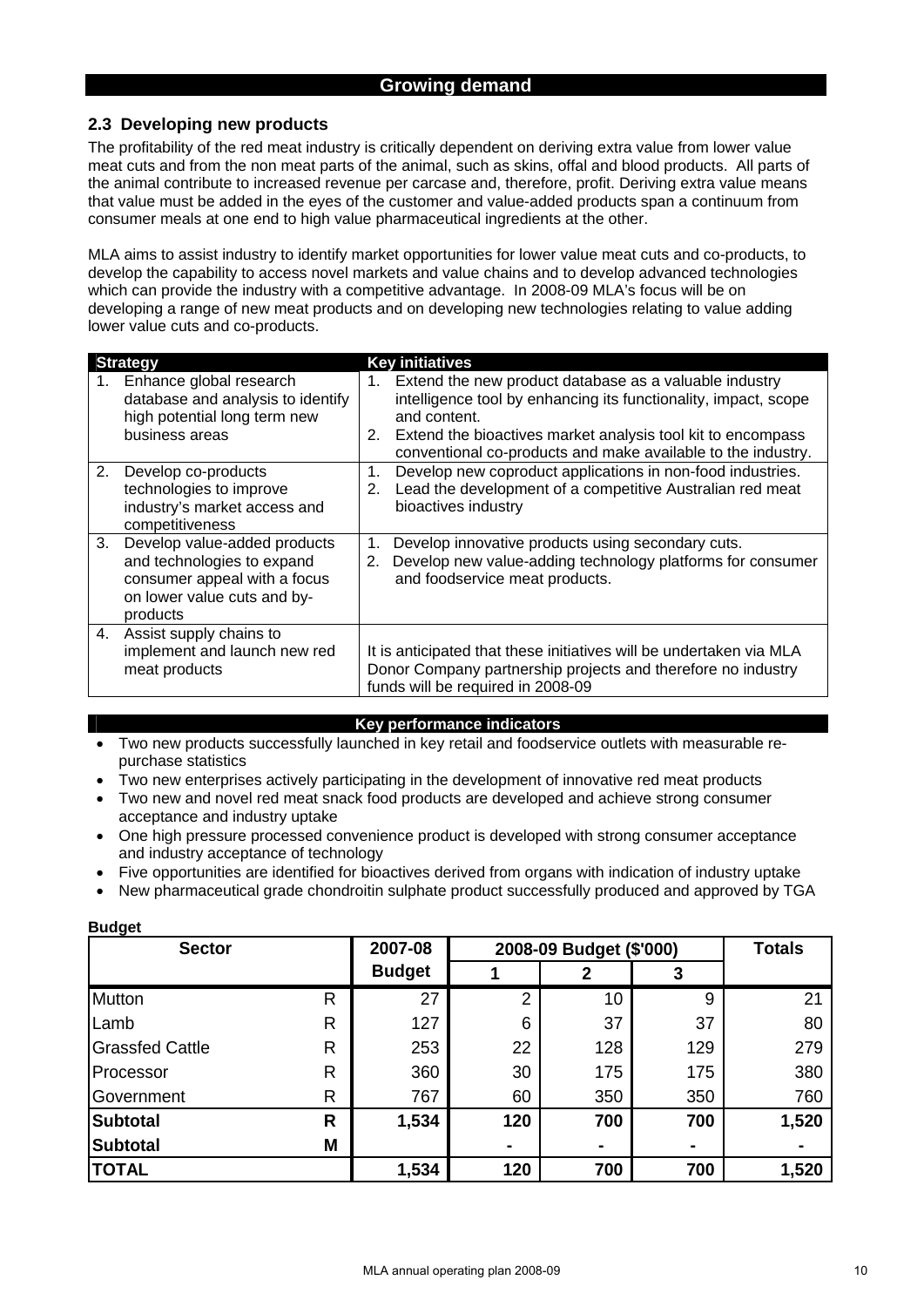## **2.4 Promoting industry integrity**

Consumers and communities both in Australia and overseas are increasingly interested in the ethics of food production, most notably animal welfare and environmental sustainability. To prosper, the livestock industry, like any other industry, must be attuned to both its customers' needs and to community sentiment, and must ensure it keeps delivering to both.

In 2008-09 we will keep building on groundwork done to date. We will continue to build knowledge through our presence at Royal Shows where we have an opportunity for maximum exposure to and engagement with urban audiences. In addition, we will see the realisation of the Primary Industries Education Foundation providing a platform for curriculum-aligned content into schools. Our successful partnership with Farm Day and the *Australian Women's Weekly* will lead our 'experience' and 'human bond' activities and assist in achieving extensive awareness of cattle production and key messages.

A new key initiative has been included in this year's plan to focus our efforts on responding to increasing attacks on the environmental sustainability of beef production. A strategy is being formulated and materials developed and distributed to respond to specific attacks. We will also be proactive in looking for opportunities to further develop, distribute and evaluate the pilot *Red Meat and the environment* report developed at the end of 2007-08.

| <b>Strategy</b>                           | <b>Key initiatives</b>                                                   |
|-------------------------------------------|--------------------------------------------------------------------------|
| 1. Build a basic level of knowledge among | 1. Support and promote the inclusion of agriculture in school            |
| urban Australians of livestock            | curricula.                                                               |
| production and the importance of          | 2. Promote the integrity of the cattle industry at three Royal Shows.    |
| agriculture to Australia's social,        |                                                                          |
| economic and physical wellbeing           |                                                                          |
| 2. Provide opportunities for urban        | 1. Support and promotion of Farm Day.                                    |
| Australians to experience the livestock   | 2. Identify and promote suitable cattle properties for school visits.    |
| industry in a powerful way that creates   |                                                                          |
| a lasting positive impression             |                                                                          |
| 3. Create a human bond between urban      | 1. Build strategic media relationships and undertake media tours.        |
| Australia and the livestock industry that | 2. Foster media partnerships that result in opportunities to tell cattle |
| builds empathy and allows stories to      | industry stories and deliver key messages.                               |
| be told at a personal, rather than        |                                                                          |
| industry level                            |                                                                          |
| 4. Build awareness and understanding of   | 1. Undertake community awareness activities to provide a greater         |
| the significant and positive role the     | understanding of the industry's participation in addressing the          |
| industry plays in managing the            | range of environmental considerations.                                   |
| environment across large parts of the     |                                                                          |
| Australian land mass                      |                                                                          |

#### **Key performance indicators**

- Maintain consumer trust scores of 62% agreeing the industry is ethical and trustworthy.
- Primary Industries Education Foundation is established and operating
- Royal Show visitors find pavilions appealing and informative
- Farm Day is on a sustainable footing and achieving participation and media coverage targets
- Positive media stories generated with a reach of 10m
- Improved environmental media coverage as measured by CARMA

| <b>Sector</b>          |   | 2007-08       |     | <b>Totals</b> |     |     |       |
|------------------------|---|---------------|-----|---------------|-----|-----|-------|
|                        |   | <b>Budget</b> |     | 2             | 3   | 4   |       |
| <b>Grassfed Cattle</b> | R |               | 20  |               |     |     | 20    |
|                        | M | 804           | 318 | 94            | 144 | 142 | 699   |
| <b>Grainfed Cattle</b> | R |               | 3   |               |     |     | 3     |
|                        | М | 109           | 51  | 15            | 23  | 23  | 112   |
| Processor              | R |               | 24  |               |     |     | 24    |
|                        | М |               | 44  | 14            | 21  | 21  | 100   |
| Government             | R |               | 47  |               |     |     | 47    |
| <b>Subtotal</b>        | R |               | 94  | -             |     | ۰   | 94    |
| <b>Subtotal</b>        | Μ | 913           | 413 | 123           | 188 | 186 | 910   |
| <b>TOTAL</b>           |   | 913           | 507 | 123           | 188 | 186 | 1,004 |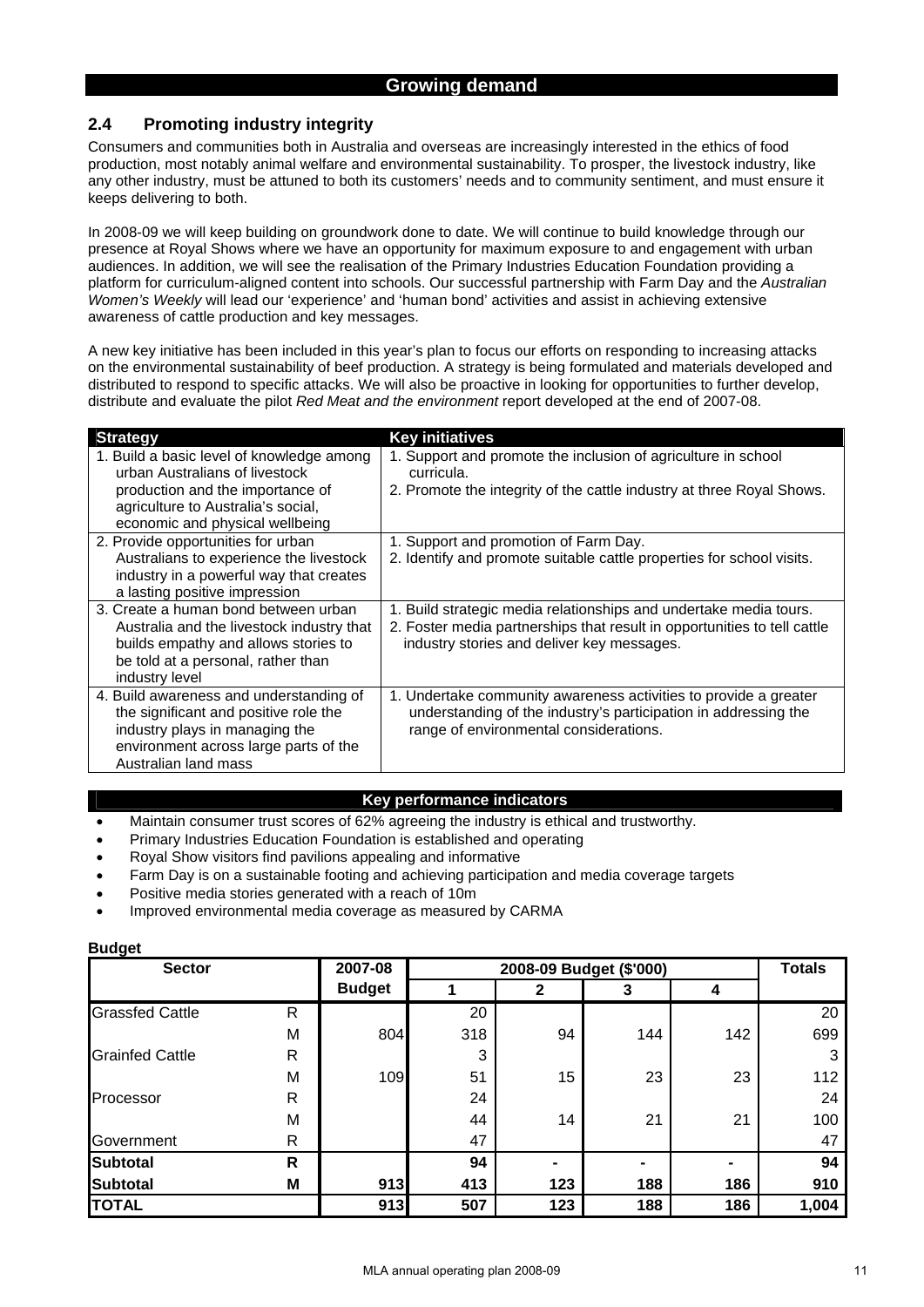## **2.5 Aggressive promotion in the domestic market**

Consumer demand for both beef and lamb continues to be strong in the domestic market, driven by good quality, improving nutrition perceptions, high retail standards, increasing foodservice presence and by effective promotion. However, with an uncertain economic environment, consumer sensitivity around the high prices we currently enjoy for both meats on the domestic market threatens the recent strong category performance.

To counter this threat, we plan to keep the pressure on by further building consumer recognition of the functional and emotional benefits of beef and lamb. This will be by working with industry on further quality, range and presentation enhancements, and by partnering with retailers and foodservice operators in aggressive promotional activities that reinforce positive and sustainable consumer attitudes.

Our We Love Our Lamb campaign will throw up more surprising and innovative approaches to food marketing this year, assisted by a boost in budget from the stronger than anticipated levy flow. Moving on from the Kids Love Beef campaign of the last 2 years, our beef promotion will target building confidence and skills by meal decision makers in preparing a range of popular but less frequent beef meals, mainly using secondary cuts.

Our partnerships with end-users are integral to achieving demand growth. We will again develop joint business plans that deliver meaningful outcomes for both the end-user and for MLA.

| <b>Strategy</b>                                                                                                                                              | <b>Key initiatives</b>                                                                                                                                                                                                                                                                                                                                           |
|--------------------------------------------------------------------------------------------------------------------------------------------------------------|------------------------------------------------------------------------------------------------------------------------------------------------------------------------------------------------------------------------------------------------------------------------------------------------------------------------------------------------------------------|
| 1. Build lamb as a routine habitual<br>family purchase by focusing<br>consumer promotional efforts on<br>specific community occasions<br>throughout the year | 1. Lamb promotional campaign focused on spring<br>lamb, and Australia Day.                                                                                                                                                                                                                                                                                       |
| 2. Expand consumer's beef meal<br>repertoires by building consumer<br>confidence in preparation as well as<br>desire using seasonal meal-based<br>promotions | Beef promotional campaign focused on winter<br>1.<br>meals, and back-to-school meals.                                                                                                                                                                                                                                                                            |
| 3. Work with retailers and foodservice<br>operators to raise standards of<br>presentation, quality, merchandising<br>and promotion                           | 1. Retailer specific promotional activities supporting<br>MLA campaigns and/or red meat in retailer<br>campaigns.<br>2. Foodservice promotional program including<br>publications, promotions and education activities.<br>3. Support retailer and foodservice initiatives on<br>new products, new merchandising developments<br>and new promotional techniques. |

#### **Key performance indicators**

- Contribute to growth in Beef demand index and/or expenditure of \$300m.
- Achieve beef behavioural and attitudinal goals as per the Annual Marketing Plan.
- Contribute to growth in Lamb demand index and/or expenditure of \$80m.
- Achieve Lamb behavioural and attitudinal goals as per the Annual Marketing Plan.
- Achieve high levels of retailer and foodservice participation in campaigns and programs.

| $\mathbf{v}$<br><b>Sector</b> |   | 2007-08       | 2008-09 Budget (\$'000) | <b>Totals</b> |       |        |
|-------------------------------|---|---------------|-------------------------|---------------|-------|--------|
|                               |   | <b>Budget</b> |                         | 2             | 3     |        |
| <b>Mutton</b>                 | M | 20            |                         |               | 15    | 15     |
| Lamb                          | R | 14            |                         |               |       |        |
|                               | M | 5,071         | 4,921                   |               | 840   | 5,761  |
| <b>Grassfed Cattle</b>        | R | 12            |                         |               |       |        |
|                               | M | 8,295         |                         | 3,975         | 2,727 | 6,702  |
| <b>Grainfed Cattle</b>        | R | 2             |                         |               |       |        |
|                               | M | 1,313         |                         | 749           | 442   | 1,191  |
| Processor                     | R | 19            |                         |               |       |        |
|                               | M | 1,452         | 353                     | 553           | 440   | 1,346  |
| Goat                          | M | 31            |                         |               | 31    | 31     |
| Government                    | R | 47            |                         |               |       |        |
| <b>Subtotal</b>               | R | 94            |                         |               |       |        |
| <b>Subtotal</b>               | M | 16,182        | 5,274                   | 5,277         | 4,495 | 15,046 |
| <b>TOTAL</b>                  |   | 16,276        | 5,274                   | 5,277         | 4,495 | 15,046 |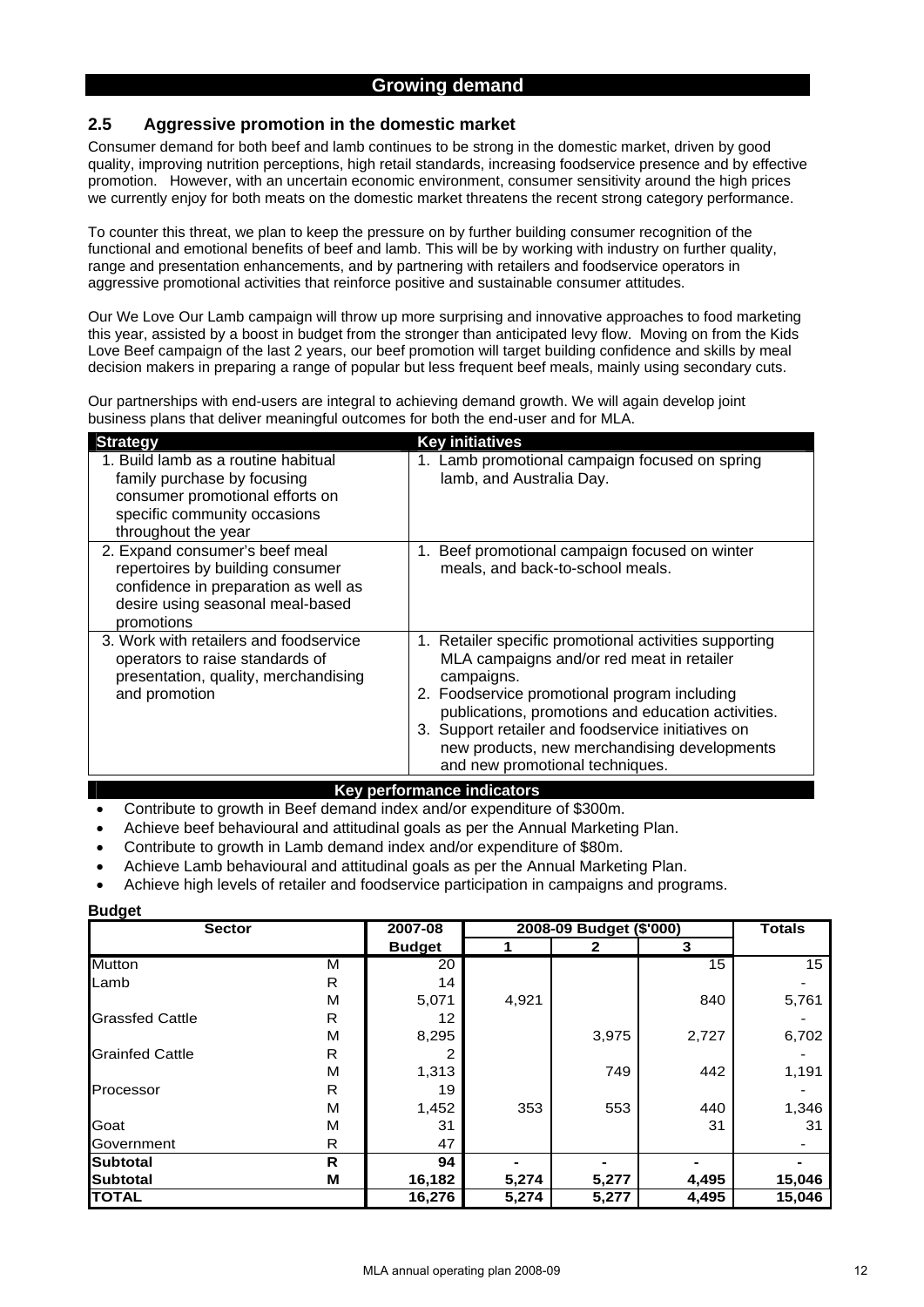## **Growing demand**

#### **2.6 (a) Aggressive promotion in export markets - beef**

In 2008-09, a more challenging environment is likely to confront the Australian beef industry than has been the case in recent years. In particular, greater competition will confront Australian exporters in North Asian markets with the return of US suppliers. Moreover, this will occur at a time of recovery from drought in Australia and high grainfed prices, posing supply challenges for Australian processors.

Over the past few years, with the absence of North American competition, MLA's strategy in North Asia has focussed on maximising sales of Australian beef. In contrast, and in light of the challenges outlined above, the strategic focus in North Asia in 2008-09 will be on market consolidation. Outside North Asia, greater emphasis will be placed on the long-term strategy of further developing sales into emerging markets, especially in the US (chilled beef), Indonesia, China and Russia.

In all markets, promotional activities will increasingly involve MLA working co-operatively with Australian exporters (and their importer/wholesaler/end-user customers) to develop and grow sales of individual Australian beef brands. This strategy recognises that the diversity of customer needs is best addressed through branded programs. At the same time generic promotions will continue to highlight the positive attributes that are common to all Australian beef (safety, traceability systems, product specification systems, range, and ability to meet special requirements).

| <b>Strategy</b>                                                                                                                                                                                                | <b>Key initiatives</b>                                                                                                                                                                                                                                                                                                                                                                                                                                                     |
|----------------------------------------------------------------------------------------------------------------------------------------------------------------------------------------------------------------|----------------------------------------------------------------------------------------------------------------------------------------------------------------------------------------------------------------------------------------------------------------------------------------------------------------------------------------------------------------------------------------------------------------------------------------------------------------------------|
| 1. Disseminate comprehensive export<br>marketing information through<br>monitoring and reporting on consumer<br>trends (global and local), channel<br>trends and requirements, and<br>competitive positioning  | 1. Monitor and report consumer trends (global and local), channel<br>trends and requirements, and competitive positioning.                                                                                                                                                                                                                                                                                                                                                 |
| 2. Develop new trade and consumer<br>opportunities for Australian beef<br>internationally                                                                                                                      | 1. Implement lead identifying and lead generating business<br>development activities.<br>2. Initiate contact identification and profiling in conjunction with<br>education and awareness work in emerging markets.                                                                                                                                                                                                                                                         |
| 3. Create and promote strong brands and<br>identities for Australian beef, tailored to<br>the needs and opportunities of each<br>major market                                                                  | 1. Through country of origin marks (Aussie Beef, HCW, etc)<br>positively position Australian beef in terms of product attributes<br>(ie safety, consistency and nutrition).<br>2. Profile Australian product specification systems (AUS-MEAT,<br>EQA).<br>3. Highlight the ability of Australian exporters to meet special<br>requirements such as Halal.<br>4. Communicate the nutritional and health benefits of consuming<br>Australian beef.                           |
| Recognising the importance of diverse<br>4<br>customer needs, develop and<br>consolidate demand and loyalty to<br>Australian beef through the<br>implementation of individual<br>cooperative branding programs | 1. Support individual beef brands through the Industry<br>Collaborative Agreement (ICA) program.<br>2. Through ICAs support the voluntary introduction of brands in<br>export markets underpinned by Eating Quality Assurance<br>(using MSA technology).<br>3. Build supply chain capability in positioning and marketing<br>Australian beef.<br>4. Strengthen supply chain networks between Australian beef<br>suppliers and end users to boost sales and create loyalty. |

#### **Key performance indicators**

- Achieve a 25% increase in the use of ICAs
	- At least eight brands using EQA in international markets
- Maintain penetration in retail and food service establishments
- At least 20 leads are generated by business development activities, resulting in at least eight presentations to potential customers

| <b>Sector</b>          |   | 2007-08       | 2008-09 Budget (\$'000) |       |       |       |        |               |        |        |  |
|------------------------|---|---------------|-------------------------|-------|-------|-------|--------|---------------|--------|--------|--|
|                        |   | <b>Budget</b> | <b>North</b>            | Japan | Korea | South | Europe | <b>Middle</b> | Global |        |  |
|                        |   |               | America                 |       |       | Asia  |        | East          | ICA's  |        |  |
| <b>Grassfed Cattle</b> | M | 19,421        | 720                     | 7.447 | 4,400 | 2,041 | 300    | 228           | 1,670  | 16,806 |  |
| <b>Grainfed Cattle</b> | м | 3,456         | 154                     | 935   | 650   | 20    | 76     |               | 1,080  | 2,915  |  |
| Subtotal               | R |               |                         |       |       |       |        |               |        |        |  |
| <b>Subtotal</b>        | M | 22,877        | 874                     | 8,382 | 5,050 | 2,061 | 376    | 228           | 2,750  | 19,721 |  |
| <b>TOTAL</b>           |   | 22,877        | 874                     | 8,382 | 5,050 | 2,061 | 376    | 228           | 2,750  | 19,721 |  |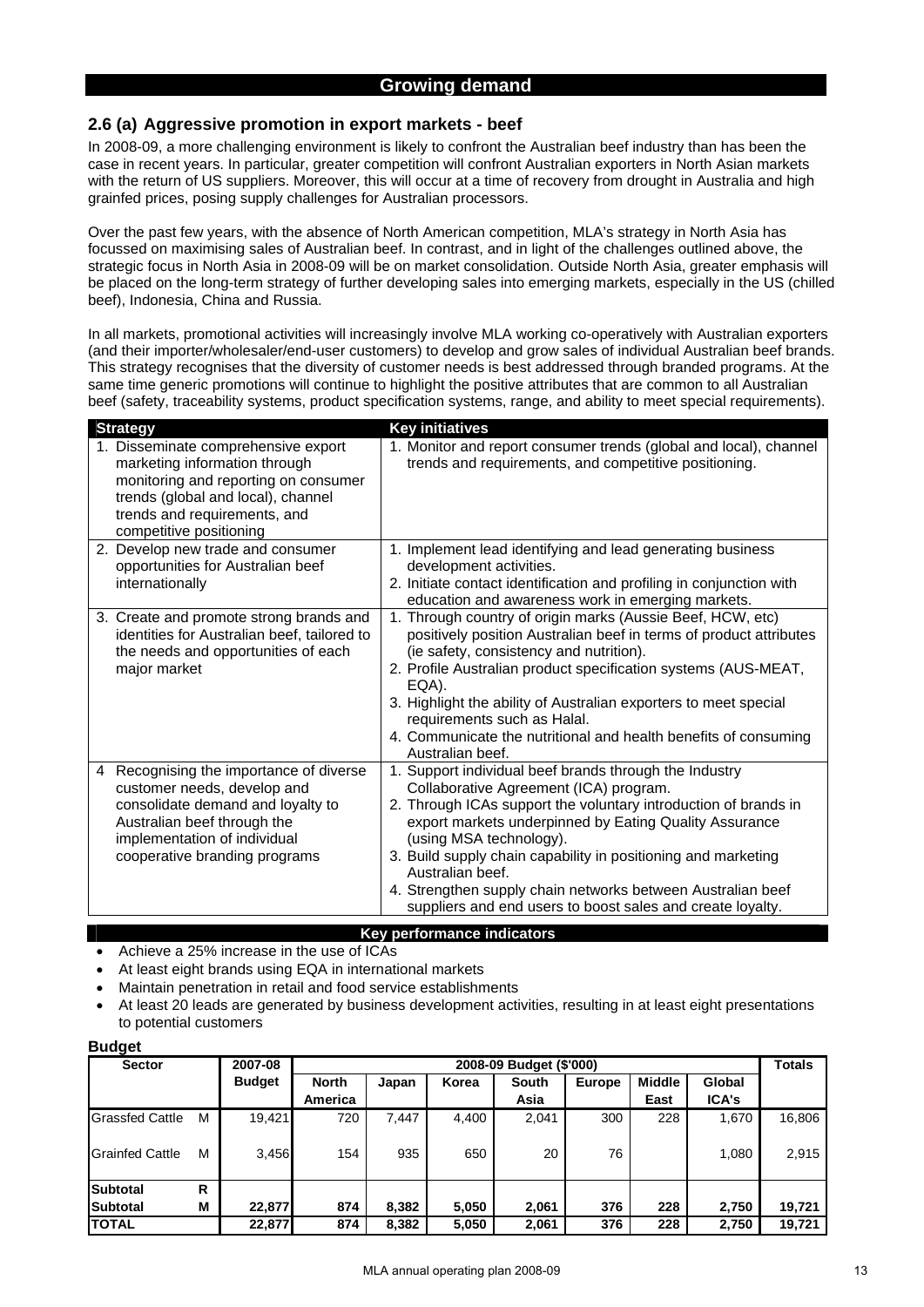## **2.6 (b) Aggressive promotion in export markets - sheepmeat**

Although lamb consumption in Australia is significant, in most markets around the world lamb rarely appears on dinner plates. For the longer-term prosperity of Australian lamb producers, lamb consumption levels globally must be increased.

Australia is increasingly the dominant export supplier of lamb internationally. As such, any demand growth activities should lead to Australia gaining the majority of the benefits through increased exports. With this in mind, the focus of lamb export activities outlined in this plan is to achieve increased lamb consumption through creating consumer awareness, then encouraging trial and purchase of the product.

Achieving further sales in North America remains the focus of Australia's lamb export marketing activities, with the Middle East also being a priority region. Limited mutton funds have been applied across a range of markets to support exporter initiatives, while goat marketing activities are focussed on North America.

| <b>Strategy</b>                                                                                                                                                                                                            | <b>Key initiatives</b>                                                                                                                                                                                                                                                                                                                                                                                                                                                           |
|----------------------------------------------------------------------------------------------------------------------------------------------------------------------------------------------------------------------------|----------------------------------------------------------------------------------------------------------------------------------------------------------------------------------------------------------------------------------------------------------------------------------------------------------------------------------------------------------------------------------------------------------------------------------------------------------------------------------|
| 1. Disseminate comprehensive export<br>marketing information through monitoring<br>and reporting of consumer trends (global<br>and local), channel trends and<br>requirements, and competitive positioning                 | 1. Monitor consumer trends (global and local), channel trends<br>and requirements, and competitive positioning.                                                                                                                                                                                                                                                                                                                                                                  |
| 2. Develop new trade and consumer<br>opportunities for Australian sheepmeat<br>internationally                                                                                                                             | 1. Generate awareness of lamb through PR, trade show activities<br>and consumer and trade advertising.<br>2. Increase trial of lamb through product sampling, cooking<br>demonstrations, menu positioning, etc.<br>3. Convert trial to purchase by positioning easy-to-use products<br>at relevant price points.<br>4. Demonstrate lamb's relevance to contemporary food trends.<br>5. Lead identifying and lead generating business development<br>activities.                  |
| 3. Create and promote strong brands and<br>identities for Australian sheepmeat and<br>goatmeat, tailored to the needs and<br>opportunities of each major market                                                            | 1. Through country of origin marks and general communications<br>materials, positively position Australian sheepmeat in terms of<br>product safety.<br>2. Profile Australia's sheepmeat specification system (AUS-<br>MEAT).<br>3. Highlight the ability of Australian exporters to meet special<br>requirements such as Halal.<br>4. Communicate the nutritional and health benefits of consuming<br>Australian lamb, working with other supplying countries where<br>relevant. |
| 4. Recognising the importance of diverse<br>customer needs, develop and consolidate<br>demand and loyalty to Australian<br>sheepmeat products through the<br>implementation of individual cooperative<br>branding programs | 1. Support sheepmeat brands through cooperative activities<br>(retail and food service promotions) with individual supply<br>chains.<br>2. Support product development activities with individual supply<br>chains.<br>3. Encourage supply chain innovation such as category<br>management.                                                                                                                                                                                      |

#### **Key performance indicators**

• Improvement in consumer attitudes of Australian lamb compared to our competitors.

- Increase in consumer awareness.
- Maintain penetration in retail and food service establishments.
- Increase in sales of Australian lamb covered by ICAs.
- High satisfaction levels with MLA trade development activities.

| ------          |   |               |                         |       |       |                   |               |                    |       |  |  |  |
|-----------------|---|---------------|-------------------------|-------|-------|-------------------|---------------|--------------------|-------|--|--|--|
| <b>Sector</b>   |   | 2007-08       | 2008-09 Budget (\$'000) |       |       |                   |               |                    |       |  |  |  |
|                 |   | <b>Budget</b> | <b>North</b>            | Japan | Korea | <b>South Asia</b> | <b>Europe</b> | <b>Middle East</b> |       |  |  |  |
|                 |   |               | America                 |       |       |                   |               |                    |       |  |  |  |
| Mutton          | M | 392           | 20                      |       |       | 10                | 10            | 80                 | 120   |  |  |  |
| Lamb            | М | 5,629         | 3,250                   | 700   | 200   | 430               | 200           | 800                | 5,580 |  |  |  |
| Goat            | М | 125           | 100                     |       |       | 25                |               |                    | 125   |  |  |  |
| <b>Subtotal</b> | R |               |                         |       |       | ۰                 |               |                    |       |  |  |  |
| <b>Subtotal</b> | М | 6,146         | 3,370                   | 700   | 200   | 465               | 210           | 880                | 5,825 |  |  |  |
| <b>TOTAL</b>    |   | 6,146         | 3,370                   | 700   | 200   | 465               | 210           | 880                | 5,825 |  |  |  |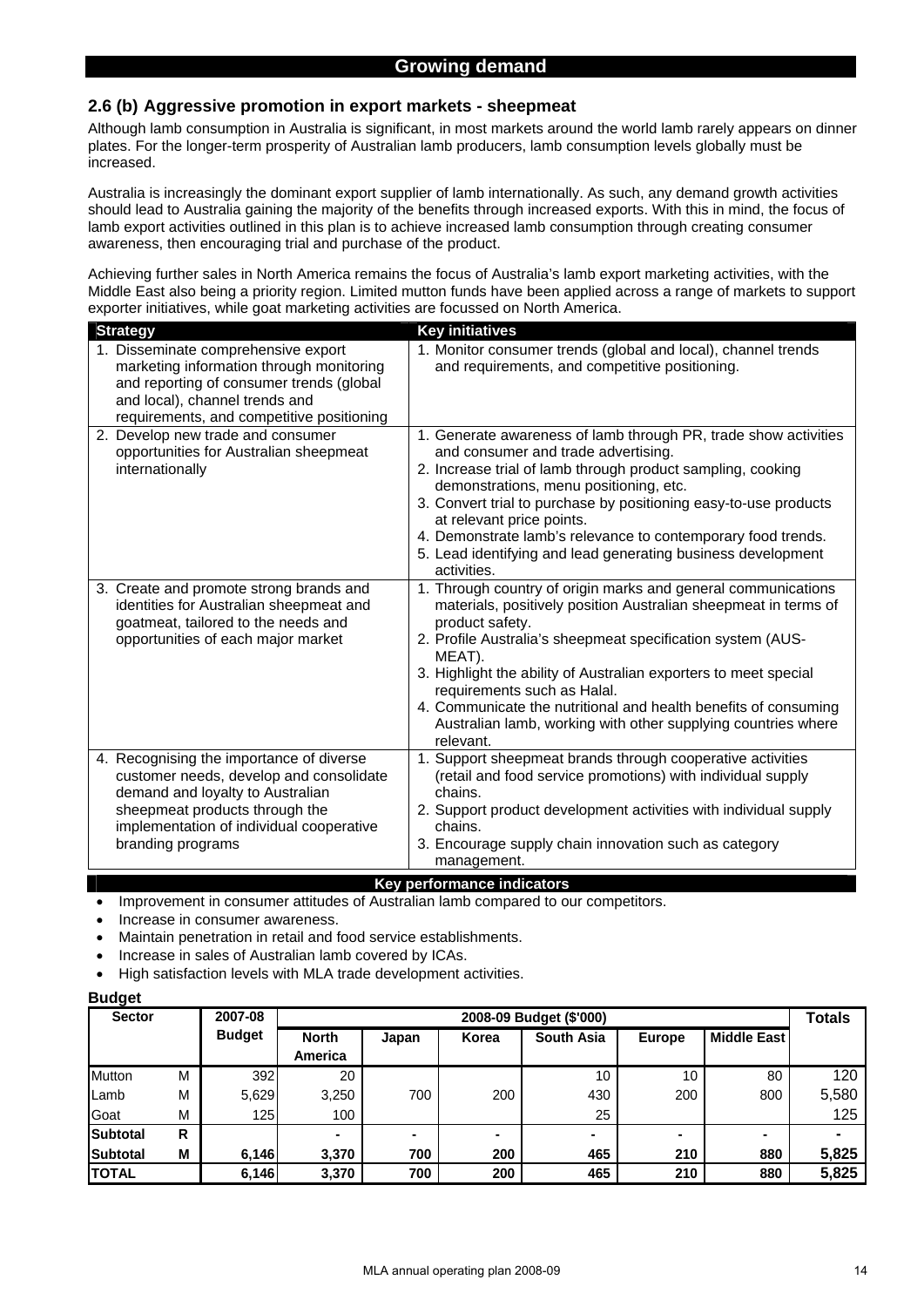## **3.1 Increasing cost efficiency and productivity – on farm**

Producers operate complex businesses in an environment characterised by highly variable seasons and markets. It is therefore essential the MLA's R&D programs deliver new tools and technologies that support producers to become more productive. In 2008-09, MLA's initiatives will focus on assisting producers to: increase reproductive rates; decrease mortality rates; reduce age at sale; and lower the cost of production.

|    | <b>Strategy</b>                                                                                                                                                                                                     |          | <b>Key initiatives</b>                                                                                                                                                                                                                                                                                                                                                                                                 |
|----|---------------------------------------------------------------------------------------------------------------------------------------------------------------------------------------------------------------------|----------|------------------------------------------------------------------------------------------------------------------------------------------------------------------------------------------------------------------------------------------------------------------------------------------------------------------------------------------------------------------------------------------------------------------------|
| 1. | Develop genetic and genomic<br>information to enhance flock,<br>herd and feedbase performance                                                                                                                       | 1.       | Provide improved genetic evaluation tools and information for<br>the beef and sheepmeat industry including incorporation of<br>genomic outcomes into breeding values.                                                                                                                                                                                                                                                  |
| 2. | Carry out research to improve<br>the feedbase and feed utilisation                                                                                                                                                  | 1.<br>2. | Develop robust new technologies and tools to improve the<br>quality, reliability and productivity of the feedbase for key<br>sectors and/or the efficiency of feed utilisation by livestock.<br>Develop integrated soil, pasture and livestock management<br>systems that increase grazing and feedlot enterprise<br>performance, including information tools, standard operating<br>procedures and codes of practice. |
| 3. | Work with producers and<br>processors to improve supply<br>chain effectiveness                                                                                                                                      | 1.       | Develop technologies that improve supply chain efficiencies<br>and/or producer feedback.                                                                                                                                                                                                                                                                                                                               |
| 4. | Deliver alternative grazing<br>systems to improve growth rates,<br>allow heavier and/or earlier turn-<br>off, improve reproductive<br>efficiency, reduce cost of<br>production and improve<br>enterprise efficiency | 1.<br>2. | Develop robust new technologies and tools to increase growth<br>and reproduction.<br>Evaluate, develop and implement technologies, tools and<br>strategies to increase enterprise efficiency and reduce costs of<br>production.                                                                                                                                                                                        |
| 5. | Evaluate new pasture species to<br>improve livestock performance,<br>withstand difficult environments,<br>and maintain environmental<br>integrity                                                                   | 1.       | Develop new cultivars and/or agronomic practices to improve<br>persistence and/or quality attributes of perennial plants in drier<br>environments of southern Australia, and improve information<br>exchange throughout the pasture plant supply chain.                                                                                                                                                                |

#### **Key performance indicators**

- Deliver marker-assisted EBVs for at least one trait in each of BREEDPLAN and LAMBPLAN/ MERINOSELECT.
- Deliver industry information and guidelines on use of marker-assisted EBVs for the beef and sheep industries.
- Deliver prototype objective data on varieties/cultivars for at least one pasture species.
- Research phase for development of psyllid resistant leucaena completed and commercialisation phase initiated.
- Technical report and producer manual on optimal use of HGPs completed and communicated to industry.
- Pilot phase of Cash Cow project reviewed and full project initiated (subject to satisfactory review).
- Prototype solution and application technology for enzymatic feedlot dag removal trialled on a small number of live animals.

| <b>Sector</b>          |   | 2007-08       |       | <b>Totals</b> |     |       |     |       |
|------------------------|---|---------------|-------|---------------|-----|-------|-----|-------|
|                        |   | <b>Budget</b> |       |               | з   | 4     | 5   |       |
| Mutton                 | R | 62            | 86    | 30            | 18  | 33    | 17  | 184   |
| Lamb                   | R | 1,000         | 778   | 231           | 123 | 255   | 132 | 1,518 |
| <b>Grassfed Cattle</b> | R | 2,350         | 378   | 297           | 88  | 701   | 177 | 1,642 |
| <b>Grainfed Cattle</b> | R | 700           |       | 211           |     |       |     | 211   |
| Goat                   | R | 115           |       |               | 14  |       |     | 14    |
| External               | М | 960           | 710   | 55            |     | っ     |     | 768   |
| Government             | R | 4,227         | 1,242 | 769           | 242 | 988   | 327 | 3,568 |
| Subtotal               | R | 8,454         | 2,483 | 1,538         | 485 | 1,977 | 653 | 7,136 |
| <b>Subtotal</b>        | M | 960           | 710   | 55            |     |       |     | 768   |
| ΙΤΟΤΑL                 |   | 9,414         | 3.194 | 1,594         | 485 | 1,979 | 653 | 7,905 |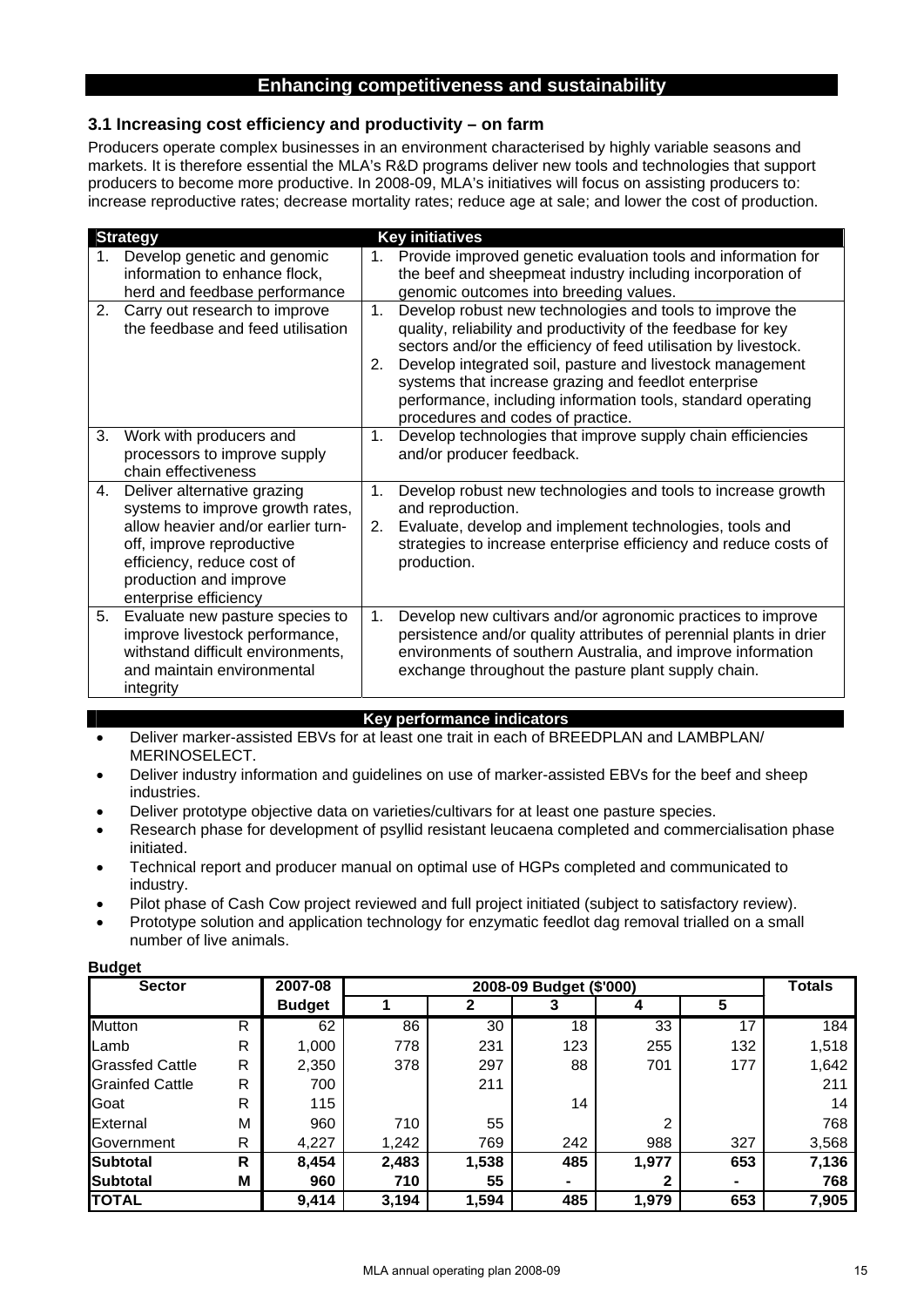## **3.2 Increasing cost efficiency and productivity – off farm**

Emerging issues in the global environment require a whole-of-chain response to ensure the industry improves productivity and retains a competitive advantage. To achieve this it will be essential that all parts of the red meat supply chain adopt intra and inter-industry world-class technologies and systems. In 2008-09, MLA's focus will be to continue the development of new technologies and systems that enhance efficiencies along the supply chain and that improve working conditions in order to reduce workplace injuries and illnesses. In addition, it will be important to understand the performance of competitors and to establish baseline data to enable monitoring of supply chain performance of the Australian industry over the long term.

| <b>Strategies</b>                                                                                                                                 | <b>Key Initiatives</b>                                                                                                                                                                                                                                                                                                                                                                                                |
|---------------------------------------------------------------------------------------------------------------------------------------------------|-----------------------------------------------------------------------------------------------------------------------------------------------------------------------------------------------------------------------------------------------------------------------------------------------------------------------------------------------------------------------------------------------------------------------|
| Develop and commercialise<br>technologies and systems that<br>support world class<br>competitiveness and sustainability<br>along the supply chain | 1. Develop a range of processing automation technologies that<br>increase efficiency and maximise carcase yield and value.<br>2. Develop new and improve existing stunning techniques and<br>technologies.<br>3. Develop technologies that improve supply chain efficiencies<br>through electronic data transfer.<br>4. Confirm feasibility and industry benefits from objective carcase<br>measurement applications. |
| 2. Assist the processing sector to<br>eliminate occupational health and<br>safety risks and extend the<br>working life of skilled workers         | 1. Improve working conditions and reduce work-related injuries by<br>developing operator aids based on new technology platforms -<br>Cobotics <sup>™</sup> and Bladestop™.<br>2. Maintain support for the Q-fever register.                                                                                                                                                                                           |
| 3. Partner with industry to establish<br>relevant performance benchmarks                                                                          | 1. Based on existing data, establish a baseline database on key<br>processing parameters in order to facilitate benchmarking.                                                                                                                                                                                                                                                                                         |

## **Key performance indicators**

- Two new automated unit operations developed and demonstrated in-situ, which reduce processing costs and/or labour requirements in beef and sheep processing plants.
- Development of one manual-assist technology completed, industry benefit demonstrated and strong support evident for adoption.
- Ten successful Bladestop installations.
- At least one new processing technology development initiated in partnership with international companies.
- Implementation of alternative stunning technologies for sheep and commercial evaluation by industry completed.
- Industry endorses port mark strategy and key exporters agree to undertake trial of port mark removal.
- Industry endorses MLA's assessment of technical and commercial applicability of objective carcase measurement opportunities.
- Opportunities are identified for meat processing cost reduction through utilisation of industry benchmarking.

| $\sim$ $\sim$<br><b>Sector</b> | 2007-08      | 2008-09 Budget (\$'000) | <b>Totals</b> |     |       |
|--------------------------------|--------------|-------------------------|---------------|-----|-------|
|                                |              | <b>Budget</b>           |               |     |       |
| Mutton                         | R            |                         |               |     |       |
| Lamb                           | R            |                         | 6             |     | 6     |
| <b>Grassfed Cattle</b>         | R            |                         | 6             |     | 6     |
| <b>Grainfed Cattle</b>         | R            |                         |               |     |       |
| Processor                      | $\mathsf{R}$ | 1,190                   | 956           | 269 | 1,225 |
| Government                     | R            | 1,190                   | 970           | 269 | 1,239 |
| <b>Subtotal</b>                | R            | 2,379                   | 1,940         | 539 | 2,479 |
| <b>Subtotal</b>                | M            |                         |               |     |       |
| <b>TOTAL</b>                   |              | 2,379                   | 1,940         | 539 | 2,479 |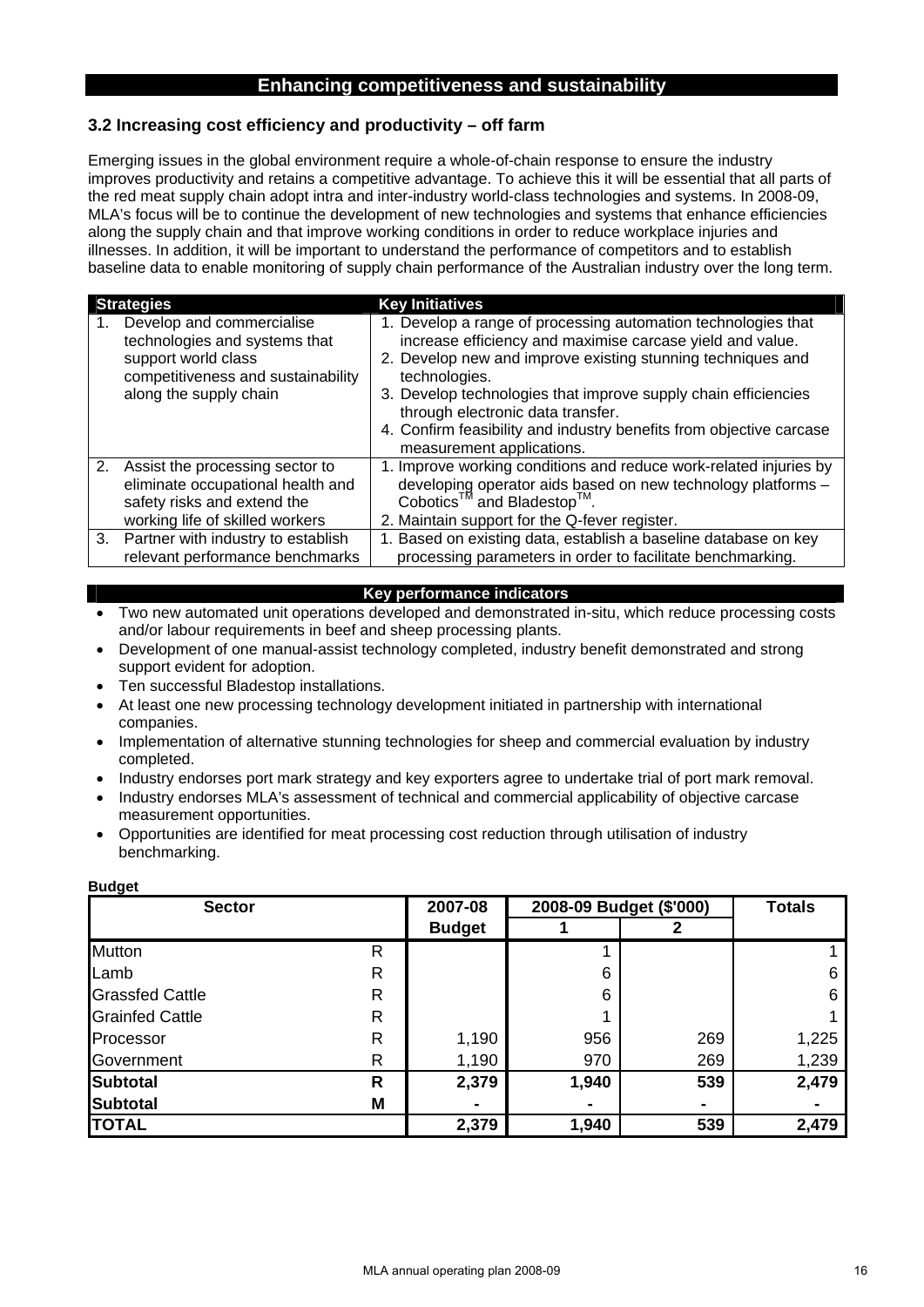## **3.3 Improving industry and market information**

Given the complexity and change apparent in the red meat trading environment, it makes sense for the Australian industry to invest in a base level of market information and competitive intelligence. In 2008-09, MLA's area of focus will include: empowering industry and government to make better business decisions through the supply of relevant and timely market information; improving information flow along the supply chain using animal ID / carcase measurement systems; gathering and disseminating competitor intelligence; and developing relevant risk management tools.

| <b>Strategy</b>                                                                                                                                 | <b>Key initiatives</b>                                                                                                                                                                                                                                                                                                                                 |
|-------------------------------------------------------------------------------------------------------------------------------------------------|--------------------------------------------------------------------------------------------------------------------------------------------------------------------------------------------------------------------------------------------------------------------------------------------------------------------------------------------------------|
| 1. Collect and maintain<br>domestic and international<br>meat market data of<br>relevance to the Australian<br>meat and livestock<br>industries | 1. Operate a National Livestock Reporting Service.<br>2. Conduct surveys on each segment of the supply chain.<br>3. Maintain a warehouse of domestic and global meat market data and<br>improve the dissemination of this data via the Internet.<br>4. Overhaul the lamb industry forecasting system.                                                  |
| 2. Disseminate incisive<br>analyses of relevant world<br>meat market developments                                                               | 1. Publish high quality analytical reports on a weekly and monthly basis.<br>2. Launch replacement publications for Meat & Livestock Weekly.<br>3. Industry Projections to be published bi-annually.<br>4. A comprehensive daily red meat news service on the Internet.<br>5. Facilitate the development of commercial market information<br>services. |
| 3. Gather and analyse data<br>on competitors                                                                                                    | 1. Monitor and report on developments in competitor proteins and<br>countries.                                                                                                                                                                                                                                                                         |
| 4. Facilitate the development<br>of improved information<br>flows within supply chains                                                          | 1. Conduct introductory cattle marketing courses incorporating options<br>to strengthen supply relationships.<br>2. Support uptake of the cattle forwards contract standard terms and<br>conditions.<br>3. Commence capture of livestock quality data to feedback to industry<br>for commercial planning and benchmarking.                             |
| 5. Encourage commercial<br>supply of risk management<br>tools                                                                                   | 1. Continue to support uptake of the cattle futures contract and<br>encourage new risk management tools to be developed.                                                                                                                                                                                                                               |

#### **Key performance indicators**

- NLRS and MIS service standards met.
- Increased visits to market information section of the MLA internet site by 10%.
- High levels of satisfaction with MLA market information service publications.
- Widespread media coverage of MLA projections.
- Uptake of forward contract standard terms and conditions.
- A wider range of risk management tools available for industry.

| <b>Sector</b>          |   | 2007-08       |       | <b>Totals</b> |     |     |     |       |
|------------------------|---|---------------|-------|---------------|-----|-----|-----|-------|
|                        |   | <b>Budget</b> |       | $\mathbf 2$   | 3   | 4   | 5   |       |
| Mutton                 | R | 33            | 24    | 7             | 2   |     |     | 33    |
|                        | М | 65            | 48    | 17            |     |     |     | 65    |
| Lamb                   | R | 202           | 118   | 50            | 34  | 24  |     | 226   |
|                        | М | 376           | 275   | 101           |     |     |     | 376   |
| <b>Grassfed Cattle</b> | R | 560           | 238   | 129           | 83  | 139 | 65  | 654   |
|                        | М | 968           | 676   | 249           |     |     | 43  | 968   |
| <b>Grainfed Cattle</b> | R | 54            | 25    | 12            | 6   | 52  | 6   | 101   |
|                        | М | 86            | 52    | 29            |     |     | 5   | 86    |
| Processor              | R | 63            | 63    |               |     | 70  |     | 133   |
|                        | M | 113           | 113   |               |     |     |     | 113   |
| Goat                   | R | 4             | 4     |               |     |     |     | 4     |
|                        | M | 6             | 6     |               |     |     |     | 6     |
| External               | M | 810           | 700   | 60            |     |     | 30  | 790   |
| Government             | R | 916           | 472   | 198           | 125 | 285 | 71  | 1,151 |
| <b>Subtotal</b>        | R | 1,832         | 944   | 396           | 250 | 570 | 142 | 2,302 |
| <b>Subtotal</b>        | Μ | 2,424         | 1,870 | 456           |     |     | 78  | 2,404 |
| <b>TOTAL</b>           |   | 4,256         | 2,814 | 852           | 250 | 570 | 220 | 4,706 |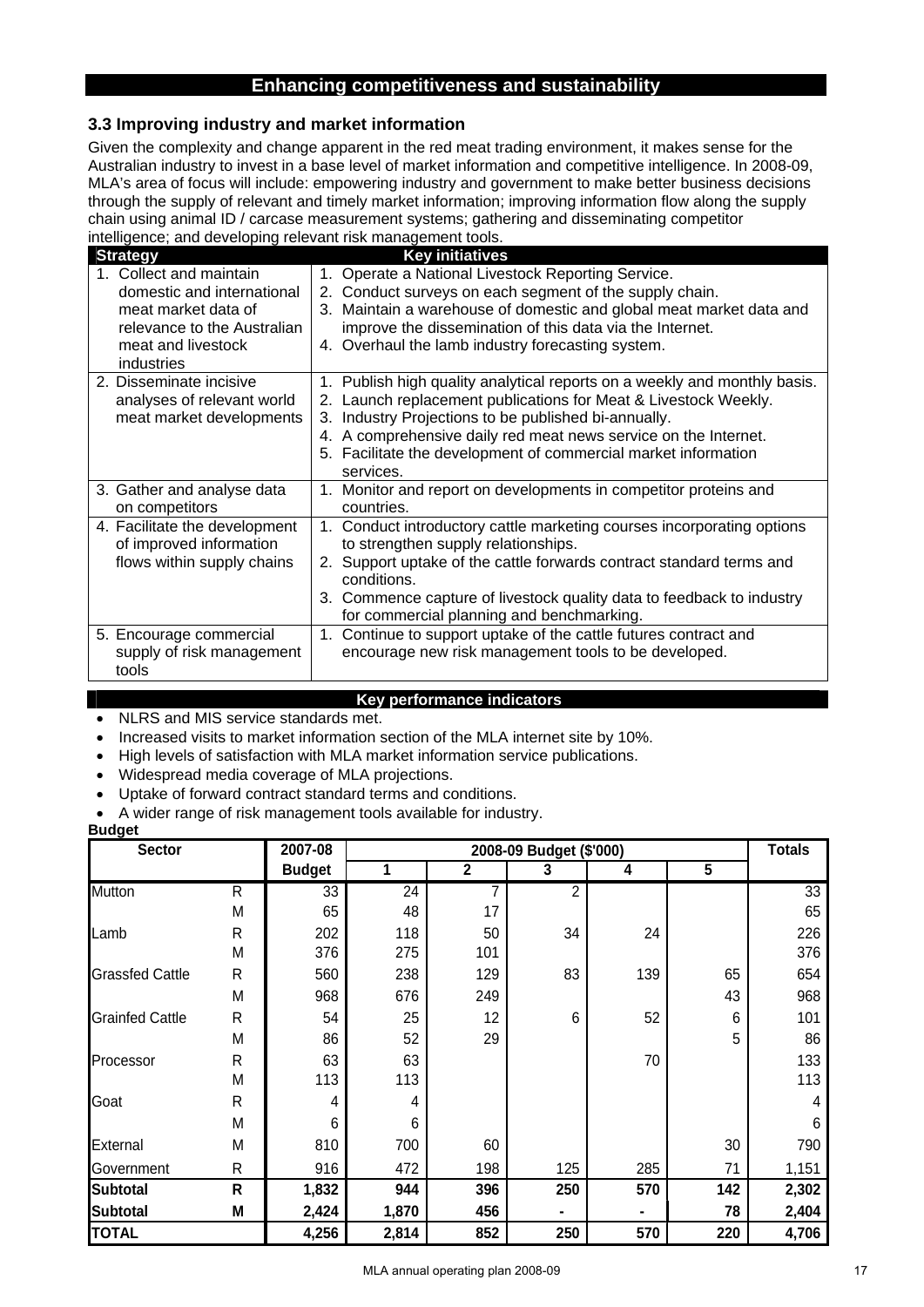## **3.4 Ensuring sustainability**

The Australian red meat industry is custodian of a significant proportion of Australia's land mass and an important manager of vital natural resources. In 2008-09, MLA's programs will focus on: water use efficiency, both on-farm and in the processing sector; managing soil resources; improving biodiversity and weed management; reducing greenhouse gas emissions and adapting to climate change; and demonstrating environmental stewardship.

|    | <b>Strategies</b>                                                                                                                        | <b>Key initiatives</b>                                                                                                                                                                                                                                                                                                                                        |
|----|------------------------------------------------------------------------------------------------------------------------------------------|---------------------------------------------------------------------------------------------------------------------------------------------------------------------------------------------------------------------------------------------------------------------------------------------------------------------------------------------------------------|
|    | Develop information and tools that<br>help producers manage their natural<br>resources while improving their<br>productivity             | 1. Develop strategies to optimise grazing land and mixed<br>farming system sustainability including control methods<br>for key weeds and feral pests and to address key farm<br>and catchment level environmental issues.                                                                                                                                     |
| 2. | Improve the feedlot industry's ability<br>to manage water use, greenhouse<br>gas emissions and solid waste<br>management                 | 1. Develop strategies to optimise the environmental<br>performance of feedlots.                                                                                                                                                                                                                                                                               |
| 3. | Support industry to assess natural<br>resource risks and demonstrate its<br>environmental credentials                                    | 1. Develop environmental best practice and benchmark<br>performance, including third party environmental QA<br>certification for livestock enterprises.                                                                                                                                                                                                       |
| 4. | Collaborate with the processing<br>sector to address emerging issues<br>and opportunities in energy, water<br>and solid waste management | 1. Identify key emerging environmental priorities for the<br>processing sector and provide required knowledge,<br>tools and technologies.<br>2. Identify opportunities for minimising water use and<br>recycling.<br>3. Develop energy recovery technologies.                                                                                                 |
| 5. | Address increased business risks and<br>opportunities due to climate change<br>and government policies related to<br>climate change      | 1. Evaluate opportunities to reduce greenhouse gas<br>emissions from red meat production systems including<br>through research into ruminant methane reduction.<br>2. Develop strategies to minimise the vulnerability of<br>production systems to the impacts of climate variability<br>and climate change and provide information to support<br>adaptation. |

#### **Key performance indicators**

- A series of information and pro forma calculation sheets to assist feedlot operators to implement and monitor a water and energy efficiency program and trial at two new feedlot sites.
- A life-cycle analysis study for three southern meat supply chains and a standardised methodology for life-cycle analysis for Australia's agricultural industries.
- Demonstrate biofilm disruption and demineralisation technology to reduce water use in the processing sector.
- Determine suitability of a novel anaerobic solids digestion process for small to mid scale processors.

| <b>Sector</b>          |              | 2007-08       |       | 2008-09 Budget (\$'000) |     |       |       |       |  |
|------------------------|--------------|---------------|-------|-------------------------|-----|-------|-------|-------|--|
|                        |              | <b>Budget</b> |       | 2                       | 3   | 4     | 5     |       |  |
| Mutton                 | R            |               | 26    |                         |     |       | 4     | 30    |  |
| Lamb                   | $\mathsf{R}$ | 387           | 204   |                         | 9   |       | 28    | 241   |  |
| <b>Grassfed Cattle</b> | $\mathsf{R}$ | 1,463         | 794   |                         | 39  |       | 1,242 | 2,075 |  |
| <b>Grainfed Cattle</b> | $\mathsf{R}$ | 500           |       | 448                     |     |       |       | 448   |  |
| Processor              | $\mathsf{R}$ | 460           |       |                         |     | 541   |       | 541   |  |
| Goat                   | $\mathsf{R}$ |               | 8     |                         |     |       |       | 8     |  |
| External               | M            | 87            |       | 50                      | 15  |       |       | 65    |  |
| Government             | R            | 2,810         | 1,032 | 448                     | 48  | 541   | 1,274 | 3,342 |  |
| <b>Subtotal</b>        | $\mathsf{R}$ | 5,620         | 2,064 | 896                     | 95  | 1,082 | 2,548 | 6,685 |  |
| <b>Subtotal</b>        | M            | 87            |       | 50                      | 15  |       |       | 65    |  |
| <b>TOTAL</b>           |              | 5,707         | 2,064 | 946                     | 110 | 1,082 | 2,548 | 6,749 |  |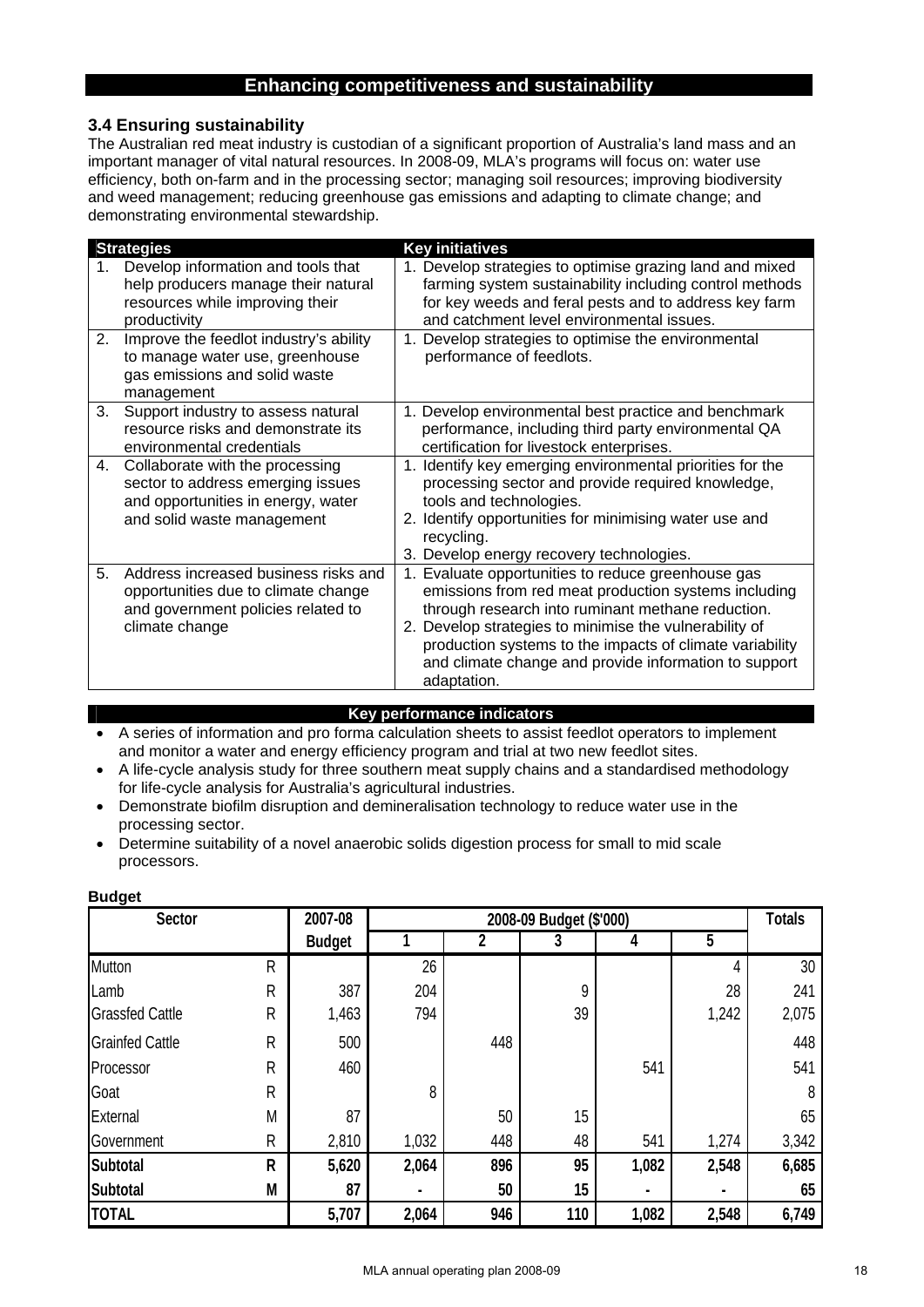## **3.5 Science for the future**

Industry competition is increasingly dependent on technological innovation. Big breakthroughs usually require many years of investment in strategic research that utilises cutting edge science to discover completely new ways to tackle intractable industry problems or take advantage of new opportunities. MLA's long-term focus in the area of strategic science includes: more accurate prediction of genetic merit for both livestock and forage species; more productive and resilient pasture systems; improved diagnostic tests and disease controls; and supporting the development of future capability in the R&D community. Success in this area will depend on the ability to move newly developed products into the commercial development pipeline.

| <b>Strategy</b>                                                                                                                        | <b>Key initiatives</b>                                                                                                                                                                                                                                                                    |
|----------------------------------------------------------------------------------------------------------------------------------------|-------------------------------------------------------------------------------------------------------------------------------------------------------------------------------------------------------------------------------------------------------------------------------------------|
| 1. Invest in and co-ordinate research in<br>animal genomics to ensure delivery<br>of practical outcomes to the breeding<br>sector      | 1. Co-invest in integrated programs of strategic value to the<br>breeding sector - Sheep Genomics, and strategic/basic<br>research in Sheep CRC and Beef CRC III<br>2. Facilitate transfer of key outputs from investment into<br>product development, evaluation and delivery pipelines. |
| 2. Improve performance of forage crops<br>through genomics R&D                                                                         | 1. Accelerate both discovery and delivery of new breeding<br>methods to improve pasture and forage crop<br>productivity, quality or persistence.                                                                                                                                          |
| 3. Investigate and harness the potential<br>of micro-organisms to support<br>innovations in pasture productivity<br>and sustainability | 1. Investigate the genomics of micro-organisms for<br>solutions to constraints limiting productivity or<br>sustainability of grazing systems.<br>No MLA levies allocated this financial year.                                                                                             |
| 4. Enhance access to global science<br>and technology platforms at the<br>frontiers of knowledge                                       | 1. Work with other Australian science agencies to assist<br>Australian scientists who focus on aspects of the red<br>meat production system, to be fully informed of global<br>developments.                                                                                              |
| 5. Foster innovation through<br>networking, communication and<br>training among Australian scientists<br>and industry leaders          | 1. Maintain training of post-graduates and post doctorates<br>in disciplines that are needed for future R&D and<br>innovation for, and that increase their opportunities for<br>employment in, the livestock industries.                                                                  |

## **Key performance indicators**

• Deliver a roadmap for implementation of marker-assisted EBVs and selection in sheep and cattle, linking Sheep Genomics outcomes, Sheep and Beef CRCs, BREEDPLAN and Sheep Genetics.

• Deliver the first DNA markers to a commercial forage breeding program.

• Identify and appoint at least two postdoctoral fellows into priority research areas, with significant co-funding from the host organisations.

• Deliver the first suite of DNA markers for pedigree and sheep production traits (MkI SNP panel) from SheepGenomics.

| <b>Sector</b>          |              | 2007-08       |       | 2008-09 Budget (\$'000) |   |    |     |       |  |  |
|------------------------|--------------|---------------|-------|-------------------------|---|----|-----|-------|--|--|
|                        |              | <b>Budget</b> |       | 2                       | 3 | 4  | 5   |       |  |  |
| <b>Mutton</b>          | R            | 698           | 148   | 10                      |   |    |     | 167   |  |  |
| Lamb                   | R            | 1,820         | 1,104 | 77                      |   | 14 | 57  | 1,252 |  |  |
| <b>Grassfed Cattle</b> | R            | 770           | 271   | 96                      |   | 3  | 116 | 486   |  |  |
| <b>Grain Cattle</b>    | R            |               | 67    |                         |   |    |     | 67    |  |  |
| Goat                   | R            |               |       |                         |   |    |     |       |  |  |
| External               | M            | 450           | 54    |                         |   |    |     | 54    |  |  |
| Government             | R            | 3,288         | 1,591 | 183                     |   | 20 | 180 | 1,974 |  |  |
| <b>Subtotal</b>        | $\mathsf{R}$ | 6,576         | 3,181 | 366                     |   | 40 | 360 | 3,947 |  |  |
| <b>Subtotal</b>        | M            | 450           | 54    |                         |   | ۰  |     | 54    |  |  |
| <b>TOTAL</b>           |              | 7,026         | 3,236 | 366                     |   | 40 | 360 | 4,002 |  |  |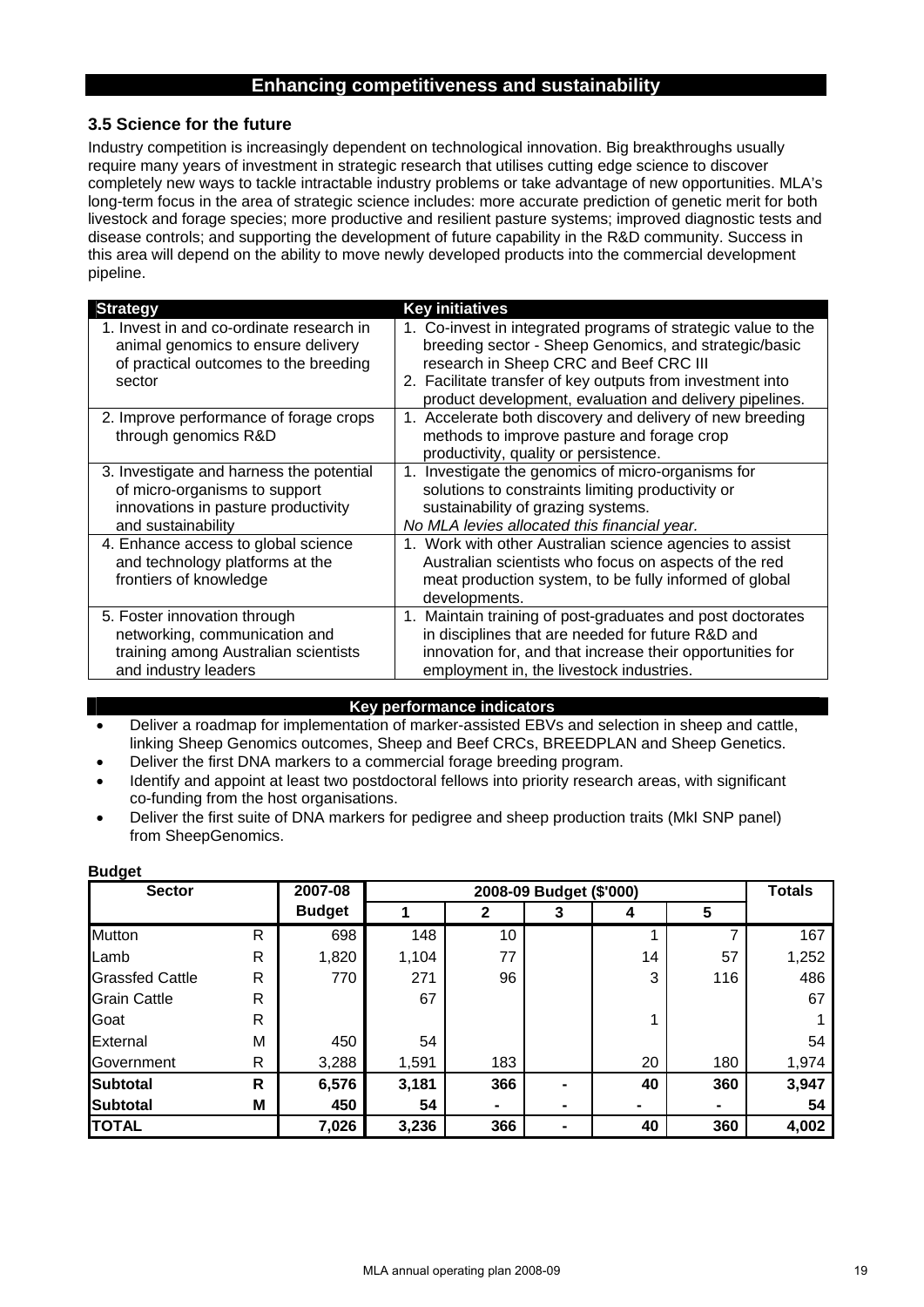## **3.6 Improving biosecurity, animal health and welfare**

Australia remains free of key animal diseases which, if present, would severely impact on trade and our ability to produce high quality meat, as well as involving negative animal health and welfare outcomes. In addition, the standard of animal welfare for food producing animals is attracting greater attention from consumers, governments, retailers and special interest groups within Australia and internationally. In 2008-09 MLA will focus on: improving the health, biosecurity and welfare of livestock raised, handled and transported in Australia; minimising the potential for trade/market access being interrupted; addressing consumer and regulatory concerns with evidence-based science that will facilitate informed policy decisions; and enabling the red meat industry to respond quickly to emerging issues.

|    | <b>Strategy</b>                                                                                                                  |                          | <b>Key initiatives</b>                                                                                                                                                                                                                                                                                       |
|----|----------------------------------------------------------------------------------------------------------------------------------|--------------------------|--------------------------------------------------------------------------------------------------------------------------------------------------------------------------------------------------------------------------------------------------------------------------------------------------------------|
|    | Investigate and support use of<br>animal welfare best practice in<br>industry                                                    | 1.                       | Identify objective measures of welfare to inform<br>sustainable animal welfare practices and policies and<br>where needed develop relevant tools to extend messages<br>to key audiences.                                                                                                                     |
| 2. | Develop a practical risk<br>management approach to animal<br>welfare                                                             | $\mathbf{1}$<br>2.<br>3. | Monitor welfare risks to allow avoidance or minimisation of<br>impacts on the beef and sheepmeat industries.<br>Invest in development of alternative practices to address<br>key risks.<br>Work with processing sector to identify potential animal<br>welfare issues that require further development.      |
| 3. | Support Australia's favourable<br>disease status through targeted<br>research to improve biosecurity<br>and disease surveillance | 1.                       | Enhance on-farm and national/state/territory level<br>biosecurity/surveillance programs through collaborative<br>projects.                                                                                                                                                                                   |
| 4. | Develop new approaches to<br>control key livestock diseases and<br>other causes of mortalities and<br>production loss            | $\mathbf{1}$ .<br>2.     | Develop tools and systems to improve management of<br>parasites in livestock.<br>Quantify the need for and where appropriate commission<br>R&D to reduce the cost of disease due to naturally-<br>occurring toxins and other livestock diseases that have a<br>substantive impact on livestock productivity. |
| 5. | Develop solutions for the<br>management of key feedlot<br>animal health and welfare issues                                       | 1 <sub>1</sub>           | Investigate and improve the management of key feedlot<br>animal health problems and welfare issues.                                                                                                                                                                                                          |

#### **Key performance indicators**

- Develop a best practice guide for sheep husbandry procedures including castration, tail docking and vaccination.
- Determine whether selection for temperament in commercial operations can increase lamb survival.
- Improve at least one surveillance device for a key exotic disease causing agent eg screw worm fly.
- Develop a quantitative test for the three key internal parasites of sheep.

| -- - - - -<br><b>Sector</b> |   | 2007-08       |     | <b>Totals</b> |     |       |       |       |
|-----------------------------|---|---------------|-----|---------------|-----|-------|-------|-------|
|                             |   | <b>Budget</b> |     |               |     |       | 5     |       |
| <b>Mutton</b>               | R | 18            | 15  | 15            | 11  | 41    |       | 83    |
| Lamb                        | R | 304           | 123 | 115           | 85  | 324   |       | 646   |
| <b>Grassfed Cattle</b>      | R | 258           | 218 | 125           | 6   | 386   |       | 735   |
| <b>Grainfed Cattle</b>      | R | 350           |     |               |     |       | 430   | 430   |
| Goat                        | R |               | 22  |               |     |       |       | 22    |
| External                    | M |               | 39  |               |     |       | 415   | 454   |
| Government                  | R | 930           | 379 | 254           | 102 | 751   | 430   | 1,916 |
| Subtotal                    | R | 1,860         | 758 | 509           | 205 | 1,501 | 859   | 3,832 |
| <b>Subtotal</b>             | М |               | 39  |               |     |       | 415   | 454   |
| <b>TOTAL</b>                |   | 1,860         | 796 | 509           | 205 | 1,501 | 1,274 | 4,286 |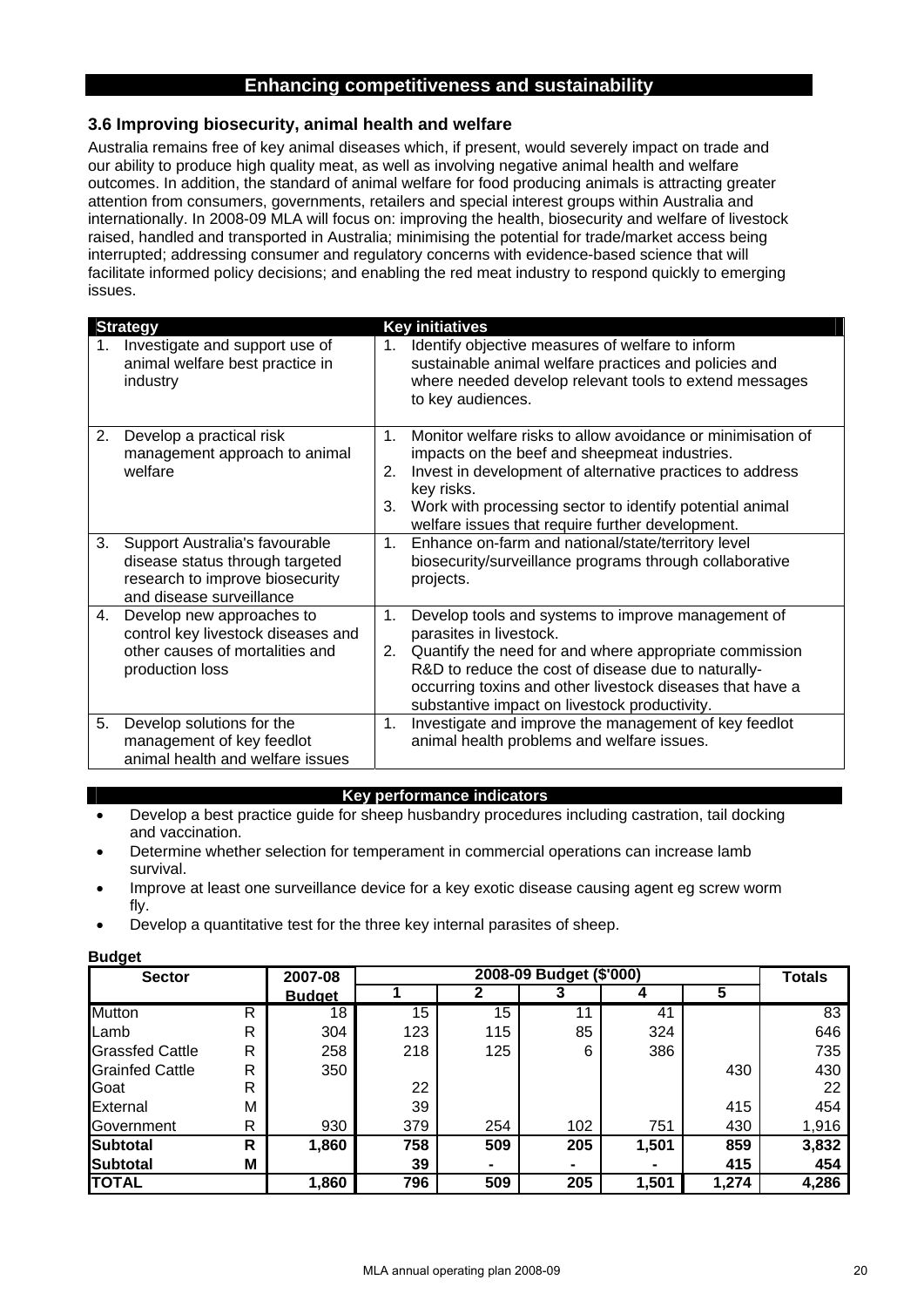## **Increasing industry capability**

#### **4.1 Increasing adoption of R&D outcomes**

The value of R&D programs is only delivered when outcomes are taken up and effectively implemented by enterprises along the value chain. In 2008-09, MLA's focus will be on developing a better understanding of different segments within the industry, tailoring adoption strategies to take into consideration the range of issues involved in facilitating change, and identifying new approaches to ensuring R&D outcomes are delivered in a practical and timely manner. Systems for managing intellectual property will be enhanced and adoption plans will be documented to include best practice commercialisation principles.

| <b>Strategies</b>                                                                                                 | <b>Key initiatives</b>                                                                                                                                                                                                                                            |
|-------------------------------------------------------------------------------------------------------------------|-------------------------------------------------------------------------------------------------------------------------------------------------------------------------------------------------------------------------------------------------------------------|
| Deliver tools, information and learning<br>opportunities that deliver clear<br>benefits to individual enterprises | 1. Integrated programs that promote the adoption of R&D<br>outcomes to receptive livestock producers.<br>2. Increase processor awareness of commercial opportunities<br>from recent R&D developments (PIAP).<br>3. Provide Meat Industry Services for processors. |
| 2. Collaborate with other organisations<br>and agencies that can influence and<br>facilitate adoption             | 1. MINTRAC R&D Adoption Services.<br>2. Partnerships with other organisations to develop and deliver<br>resources to assist producer adoption.                                                                                                                    |
| 3. Implement effective<br>commercialisation and adoption<br>strategies                                            | 1. Commercialisation strategies and IP management plan.<br>2. Develop adoption plans and work with individual enterprises<br>to facilitate adoption of R&D.                                                                                                       |
| 4. Measure, evaluate and report the<br>outcomes of R&D                                                            | 1. Monitoring and evaluation of impact of R&D for producers.<br>2. Processor R&D evaluation series.                                                                                                                                                               |

#### **Key performance indicators**

- An increase in the number of producers who have adopted the target management practices, procedures or principles from the various activities of Making More from Sheep, More Beef from Pastures and the Northern Beef program.
- Surveys conducted to measure practice change resulting from producer engagement in the above programs, and to track adoption of key management practices.
- Uptake of targeted R&D outcomes successfully facilitated within the processing sector and impact quantified.
- Effective commercialisation plans implemented for targeted new technologies and impact quantified.

| <b>Sector</b>          |   | 2007-08       |       |              | <b>Totals</b> |       |       |
|------------------------|---|---------------|-------|--------------|---------------|-------|-------|
|                        |   | <b>Budget</b> |       | $\mathbf{2}$ | 3             | 4     |       |
| <b>Mutton</b>          | R | 132           | 52    |              | 4             | 19    | 82    |
| Lamb                   | R | 860           | 386   | 73           | 12            | 118   | 589   |
| <b>Grassfed Cattle</b> | R | 1,516         | 557   | 332          | 35            | 357   | 1,281 |
| <b>Grainfed Cattle</b> | R | 91            | 38    |              | 4             | 3     | 45    |
| Processor              | R | 758           | 436   | 223          | 50            | 100   | 809   |
| Goat                   | R | 70            | 11    | 14           |               | 6     | 30    |
| External               | M | 105           |       |              |               |       |       |
| Government             | R | 3,427         | 1,479 | 649          | 105           | 602   | 2,835 |
| <b>Subtotal</b>        | R | 6,854         | 2,959 | 1,298        | 210           | 1,203 | 5,670 |
| <b>Subtotal</b>        | M | 105           | ۰     |              |               |       |       |
| <b>TOTAL</b>           |   | 6,959         | 2,959 | 1,298        | 210           | 1,203 | 5,670 |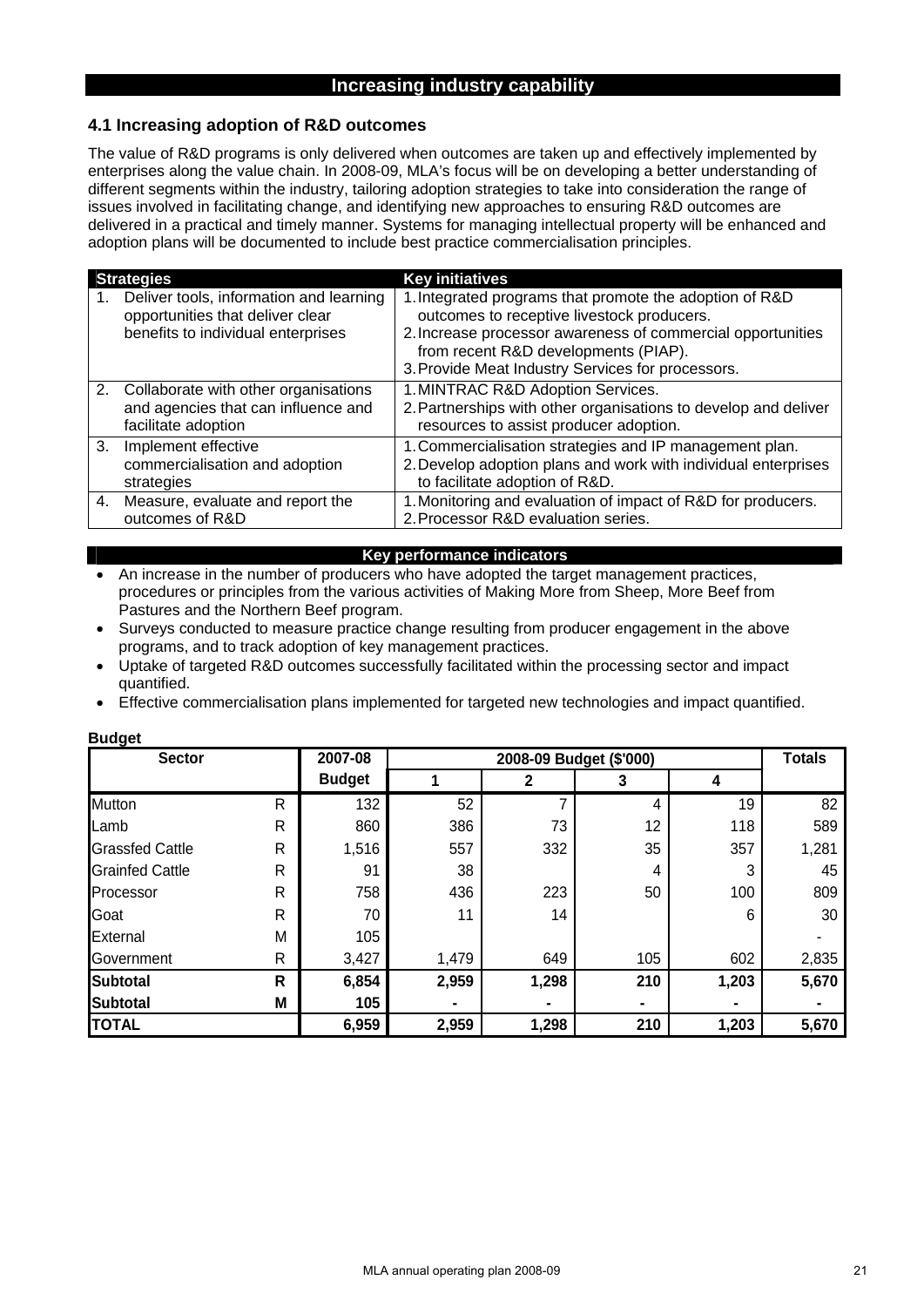## **Increasing industry capability**

## **4.2 Building world-class skills and innovation capability**

An industry-wide culture of continuous improvement, innovation and increased capability is essential to sustain productivity and competitive advantage. In 2008-09, MLA will focus on building innovation capability at the individual enterprise level, including options to facilitate a more effective approach to supply chain management; developing and fostering people within the industry; delivering a range of innovation tools; and new approaches to measuring the innovation capability of the industry.

| <b>Strategies</b>                                                                                                                                                                | <b>Key initiatives</b>                                                                                                                                                                                        |
|----------------------------------------------------------------------------------------------------------------------------------------------------------------------------------|---------------------------------------------------------------------------------------------------------------------------------------------------------------------------------------------------------------|
| 1. Build producer knowledge and skills                                                                                                                                           | 1. Build producer capability by providing participatory<br>learning activities, advice and mentoring.                                                                                                         |
| 2. Implement professional development<br>programs to ensure the industry remains<br>an attractive career destination and<br>employer of choice for young people in<br>the future | 1. Develop whole-of-industry Professional Development<br>Programs.<br>2. Facilitate attraction and retention of skilled labour in the<br>processing sector.<br>3. MINTRAC leadership and capability programs. |
| 3. Partner with enterprises along the value<br>chain to implement sophisticated<br>innovation strategies for R&D and<br>marketing                                                | 1. Collaborative Innovation Strategies Program.<br>2. Improve customer alignment by building advanced supply<br>chain management capability.                                                                  |
| 4. Provide a range of innovation tools to<br>build capability at enterprise level                                                                                                | 1. Establish Red Meat Industry Innovation Network.<br>2. Development, communication and extension of new tools<br>to assist producers to build their decision-making and risk<br>management capability.       |
| 5. Develop innovation diagnostics at both<br>enterprise and sector levels to<br>benchmark the performance of the<br>industry's innovation system                                 | 1. Establish innovation capability diagnostics and<br>performance metrics at individual enterprise level.<br>2. Develop framework for whole-of-industry innovation<br>system 'health check'.                  |

#### **Key performance indicators**

- Increased knowledge, skills and confidence of producers to a) reduce cost of production and b) improve environmental management.
- Provide opportunities for advisors/service providers to increase their skills and capacity to advise producers on improving the performance of grazing enterprises.
- Evidence of increased industry ability to attract, develop and retain skilled workforce in the processing sector.
- Increased innovation capability in 'collaborative innovation partners' as evidenced by: documentation of innovation strategies; allocation of innovation resources; increased investment; achievement of innovation targets
- Five supply chains participate in advanced supply chain trials to achieve improved customer alignment.
- Dominant customer buying behaviour identified across red meat industry.

| <b>Sector</b>          |              | 2007-08       |     | 2008-09 Budget (\$'000) |     |     |     |       |  |  |  |  |  |  |
|------------------------|--------------|---------------|-----|-------------------------|-----|-----|-----|-------|--|--|--|--|--|--|
|                        |              | <b>Budget</b> |     | 2                       | 3   | 4   | 5   |       |  |  |  |  |  |  |
| <b>Mutton</b>          | R            | 13            | 15  | າ                       | 8   |     | 2   | 27    |  |  |  |  |  |  |
| Lamb                   | R            | 85            | 113 | 9                       | 31  |     |     | 160   |  |  |  |  |  |  |
| <b>Grassfed Cattle</b> | R            | 149           | 174 | 30                      | 31  | 113 |     | 355   |  |  |  |  |  |  |
| <b>Grainfed Cattle</b> | R            | 9             |     | 27                      | 8   |     | 2   | 37    |  |  |  |  |  |  |
| Processor              | R            | 1,151         |     | 722                     | 131 | 183 | 31  | 1,067 |  |  |  |  |  |  |
| Goat                   | R            |               | 49  |                         |     |     |     | 49    |  |  |  |  |  |  |
| External               | M            | 10            |     |                         |     |     |     |       |  |  |  |  |  |  |
| Government             | R            | 1,415         | 351 | 789                     | 209 | 296 | 50  | 1,695 |  |  |  |  |  |  |
| <b>Subtotal</b>        | $\mathsf{R}$ | 2,830         | 701 | 1,579                   | 418 | 592 | 100 | 3,390 |  |  |  |  |  |  |
| <b>Subtotal</b>        | M            | 10            | 70  | ۰                       |     |     |     | 70    |  |  |  |  |  |  |
| <b>TOTAL</b>           |              | 2,839         | 771 | 1,579                   | 418 | 592 | 100 | 3,460 |  |  |  |  |  |  |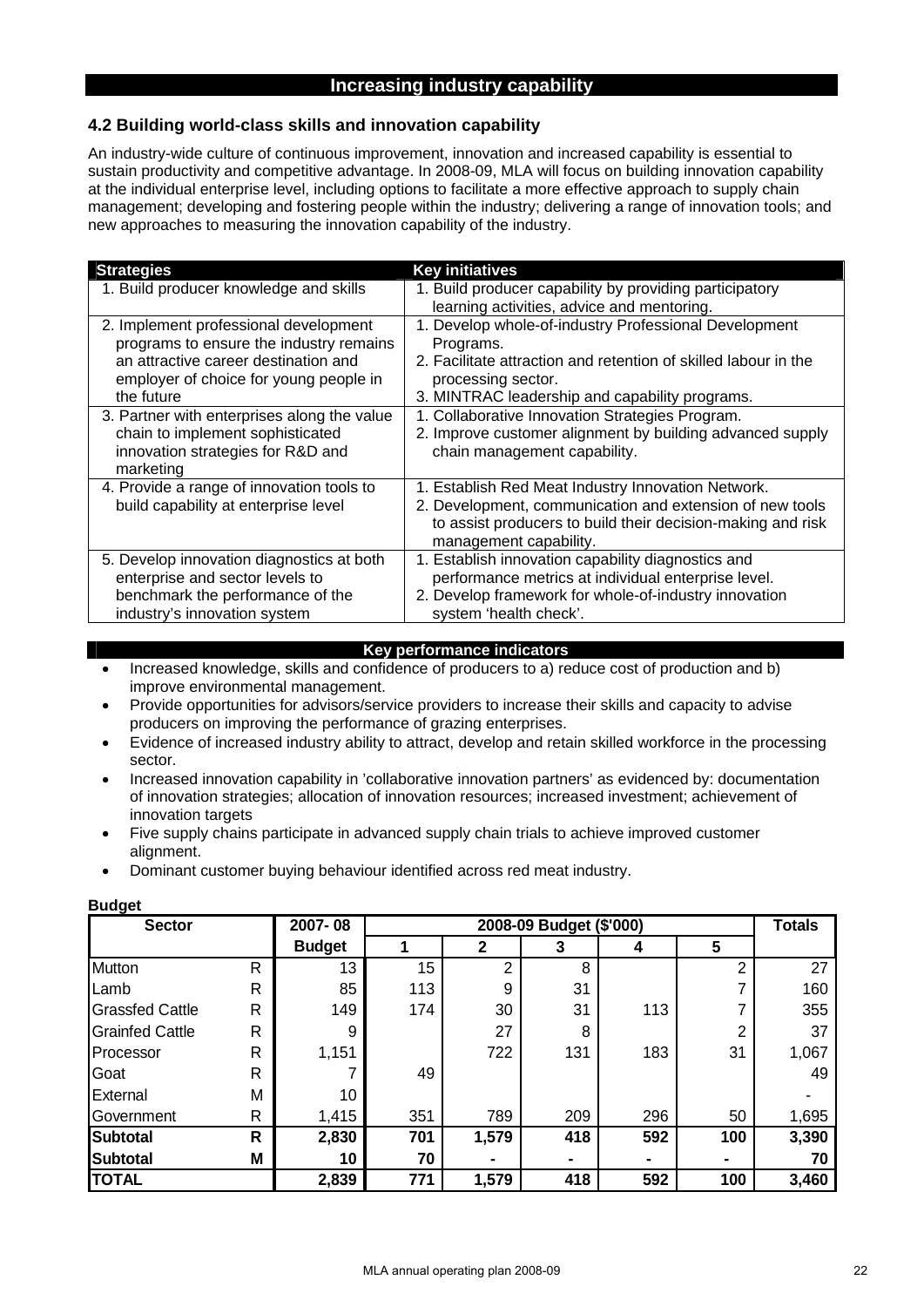## **Communicating with stakeholders**

MLA's communication strategy aims to make all key stakeholders aware of the role of MLA in the red meat and livestock industry, particularly the programs undertaken by MLA, the opportunities created by these programs and their potential benefits to industry. This is achieved by the development and delivery of a range of information and services aimed at increasing awareness, demonstrating relevance and value, and proactively engaging stakeholders.

| <b>Strategy</b>                                                                               | <b>Key initiatives</b>                                                                                                                                                                                                                                                                                                                                                                                                                |
|-----------------------------------------------------------------------------------------------|---------------------------------------------------------------------------------------------------------------------------------------------------------------------------------------------------------------------------------------------------------------------------------------------------------------------------------------------------------------------------------------------------------------------------------------|
| 1. Create awareness of opportunities<br>created by MLA for the meat and<br>livestock industry | 1. Source content and produce nine targeted feedback magazines<br>that signpost MLA's 45,000 members to further R&D and<br>marketing information.<br>2. Deliver effective widespread media coverage through briefings,<br>journalist relationships and targeted analysis.                                                                                                                                                             |
| 2. Demonstrate the relevance and<br>value of MLA and its activities to<br>stakeholders        | 1. Meet MLA governance requirements through the production of a<br>best practice annual report and annual general meeting.<br>2. Redevelop the MLA website and online communication tools to<br>provide improved delivery of information to producers and other<br>audiences.<br>3. Produce four episodes of feedbackTV along with cross-platform<br>supporting information to provide interactive communications to<br>stakeholders. |
| 3. Proactively engage stakeholders in<br>order to achieve behaviour change                    | 1. Hold producer forums in association with existing events to<br>provide greater coverage and cost efficiency.<br>2. Provide information and services to members and other<br>stakeholders.                                                                                                                                                                                                                                          |

#### **Key performance indicators**

• 96% of members are aware of MLA's programs and services for the red meat and livestock industry.

- 96% of members value MLA programs and services.
- Increase membership to 47,000.

| <b>Sector</b>          |   | 2007-08 | 2008-09 Budget (\$'000) | <b>Totals</b> |       |       |
|------------------------|---|---------|-------------------------|---------------|-------|-------|
|                        |   | budget  |                         | $\mathbf{2}$  | 3     |       |
| <b>Mutton</b>          | R | 52      | 12                      | 22            | 9     | 43    |
|                        | М | 58      | 17                      | 23            |       | 49    |
| Lamb                   | R | 237     | 75                      | 102           | 70    | 247   |
|                        | M | 575     | 185                     | 235           | 186   | 606   |
| <b>Grassfed Cattle</b> | R | 398     | 166                     | 171           | 99    | 436   |
|                        | M | 1,714   | 520                     | 629           | 510   | 1,659 |
| <b>Grainfed Cattle</b> | R | 19      |                         |               |       |       |
|                        | M | 84      |                         | 60            |       | 60    |
| Goat                   | R | 5       | っ                       |               |       | 5     |
|                        | M | 8       |                         |               |       | 9     |
| Government             | R | 711     | 255                     | 303           | 180   | 738   |
| <b>Subtotal</b>        | R | 1,422   | 510                     | 606           | 360   | 1,476 |
| <b>Subtotal</b>        | M | 2,439   | 725                     | 950           | 708   | 2,383 |
| <b>TOTAL</b>           |   | 3,861   | 1,235                   | 1,556         | 1,068 | 3,859 |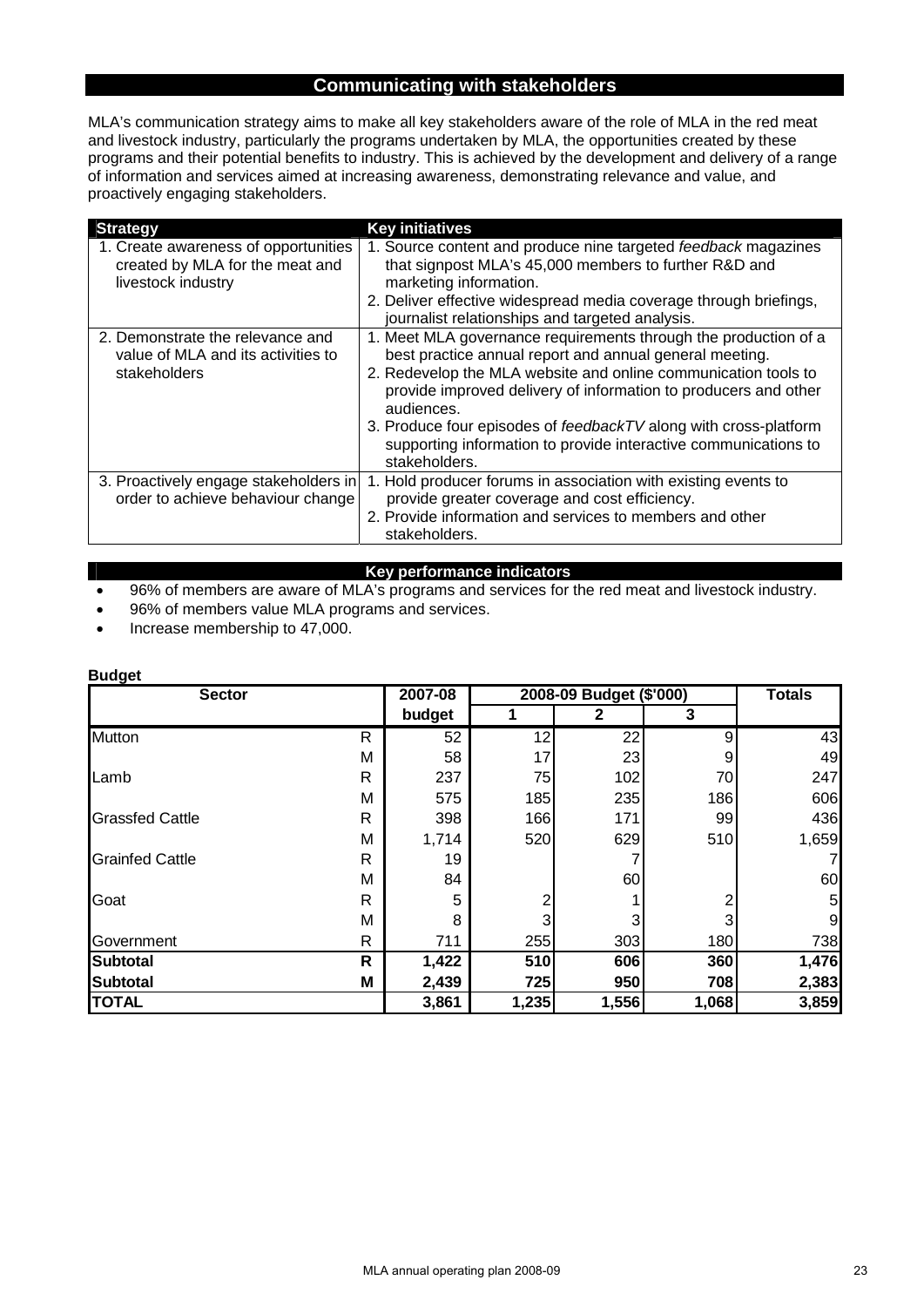## **Corporate services**

Encompassing the board, executive, finance, legal, human resources, information technology and other MLA funded initiatives, the corporate services business unit provides support services, risk management, governance, budget and planning and reporting functions to MLA management and stakeholders as well as ensuring compliance with statutory and other corporate obligations.

| <b>Strategy</b>                                   | <b>Key initiatives</b>                                                                                                                                                                                                                                                        |
|---------------------------------------------------|-------------------------------------------------------------------------------------------------------------------------------------------------------------------------------------------------------------------------------------------------------------------------------|
| 1. Board and executive                            | 1. The board and executive oversee and determine policies<br>consistent with the company's strategic plan and exercise direction<br>and governance over resources and the way in which the strategies<br>are implemented.                                                     |
| 2. Finance                                        | 1. The provision of accurate, timely and meaningful information to<br>management and stakeholders, managing financial risks, providing<br>support for the budget and planning process and ensuring internal<br>controls are in place while effectively supporting operations. |
| 3. Human resources and<br>administration          | 1. Provide services throughout the employment lifecycle to realise the<br>full potential of our human resources to deliver value to the industry.                                                                                                                             |
| 4. Information technology and library<br>services | 1. Provide infrastructure, applications and applications support to<br>facilitate the pursuit and realisation of organisational strategic<br>objectives.                                                                                                                      |
| 5. Legal                                          | 1. Provide legal support and advice to management on contractual<br>and commercial matters. Monitor compliance with statutory and<br>other regulations applicable to MLA's business and interaction with<br>its stakeholders.                                                 |
| 6. Undistributed costs                            | 1. Cover costs that relate to the company as a whole, but which are<br>not distributed to the key programs. They include insurance, repairs<br>and maintenance, depreciation and member registry costs.                                                                       |
| 7. Levy collection                                | 1. Levy collection costs.                                                                                                                                                                                                                                                     |
| 8. Performance evaluation and<br>benchmarking     | 1. To measure the effectiveness of MLA's programs and the efficiency<br>of services provided. Evaluations to be conducted on at least 4<br>programs in 2008-09. Costs are allocated against the individual<br>programs evaluated.                                             |

#### **Key performance indicators**

- Clean audit report received.
- Complete evaluations for 4 programs
- Develop HR strategic plan and implement HR IT system

| <b>Sector</b>       |   | $2007 - 08$ |                 |     |                  | 2008-09 Budget (\$'000) |     |       |              |   | <b>Totals</b> |
|---------------------|---|-------------|-----------------|-----|------------------|-------------------------|-----|-------|--------------|---|---------------|
|                     |   | budget      |                 | 2   | 3                | 4                       | 5   | 6     |              | 8 |               |
| <b>Mutton</b>       | R | 101         | 16 <sup>1</sup> | 8   |                  | 33                      | 2   | 18    |              |   | 84            |
|                     | M | 155         | 19              | 9   | 8                | 37                      | 2   | 20    | 37           |   | 132           |
| Lamb                | R | 459         | 94              | 45  | 38               | 186                     | 11  | 104   |              |   | 478           |
|                     | M | 1,377       | 231             | 111 | 94               | 453                     | 27  | 256   | 342          |   | 1,514         |
| <b>Grass Cattle</b> | R | 760         | 145             | 69  | 59               | 279                     | 17  | 162   |              |   | 731           |
|                     | M | 3,633       | 573             | 276 | 234              | 1,126                   | 65  | 636   | 753          |   | 3,663         |
| <b>Grain Cattle</b> | R | 68          | 4               |     | 6                | 80 <sub>l</sub>         | 2   | 16    |              |   | 125           |
|                     | M | 614         | 92              | 44  | 38               | 128                     | 11  | 102   | 112          |   | 527           |
| Processor           | R | 50          |                 |     |                  |                         |     |       |              |   |               |
| Goat                | R | 10          | 2               |     |                  | 5                       |     |       |              |   | 11            |
|                     | M | 21          | 3               |     |                  |                         |     |       | 6            |   | 17            |
| External            | M | 2,000       | 440             | 214 | 179              | 880                     | 51  | 488   |              |   | 2,251         |
| Government          | R | 1,446       | 271             | 130 | 111              | 583                     | 32  | 302   |              |   | 1,429         |
| <b>Subtotal</b>     | R | 2,894       | 542             | 260 | $\overline{222}$ | 1,166                   | 64  | 604   | $\mathbf{0}$ |   | 2,858         |
| Subtotal            | M | 7,800       | 1,358           | 656 | 554              | 2,625                   | 156 | 1,505 | 1,250        |   | 8,104         |
| <b>TOTAL</b>        |   | 10,694      | 1,900           | 916 | 776              | 3,791                   | 220 | 2,109 | 1,250        | 0 | 10,962        |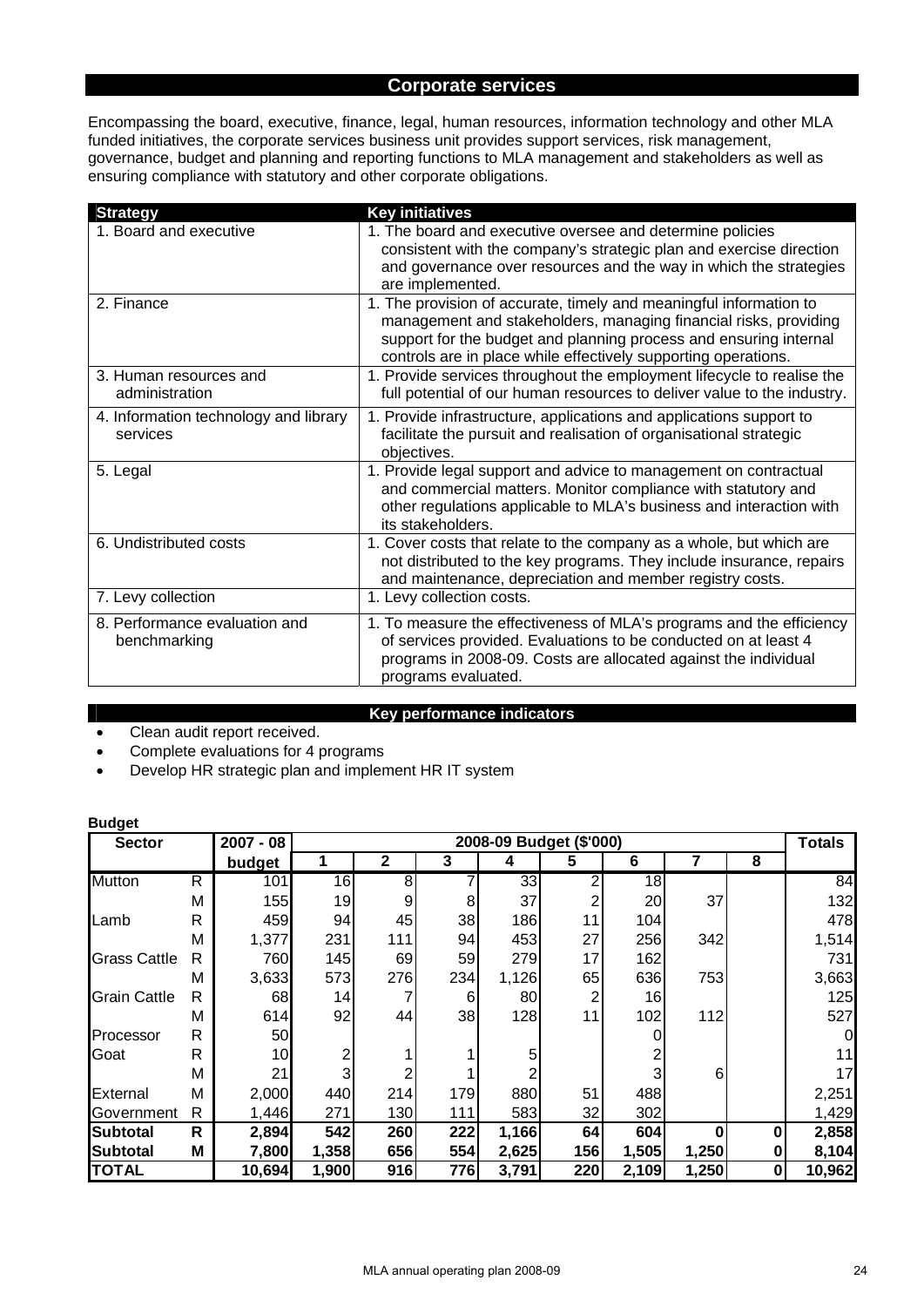## **AUS-MEAT**

AUS-MEAT is an independent company limited by guarantee and jointly owned by the Australian Meat Processor Corporation (AMPC) and MLA. The board is made up of two members from each of the owner organisations and an independent chairman. The funding reflected below is only that injected by MLA, with AMPC making its equal contribution directly to AUS-MEAT.

AUS-MEAT operations are split into two areas, the standards division (AUS-MEAT) and the services division (AUS-QUAL).

Industry levies are only provided to fund the standards division. All costs incurred by the services division are met from revenues and from previous industry transition capitalisation. The services division is budgeted to be self-funding, as per the original business plan.

| <b>Sector</b>          | 2007-08 | 2008-09 Budget (\$'000) | <b>Totals</b> |     |
|------------------------|---------|-------------------------|---------------|-----|
|                        |         | <b>Budget</b>           |               |     |
| Mutton                 | M       | 94                      | 52            | 52  |
| Lamb                   | M       | 39                      | 78            | 78  |
| <b>Grassfed Cattle</b> | M       | 453                     | 453           | 453 |
| <b>Grainfed Cattle</b> | M       | 64                      | 67            | 67  |
| Subtotal               | M       | <b>6501</b>             | 650           | 650 |
| <b>TOTAL</b>           |         | 650                     | 650           | 650 |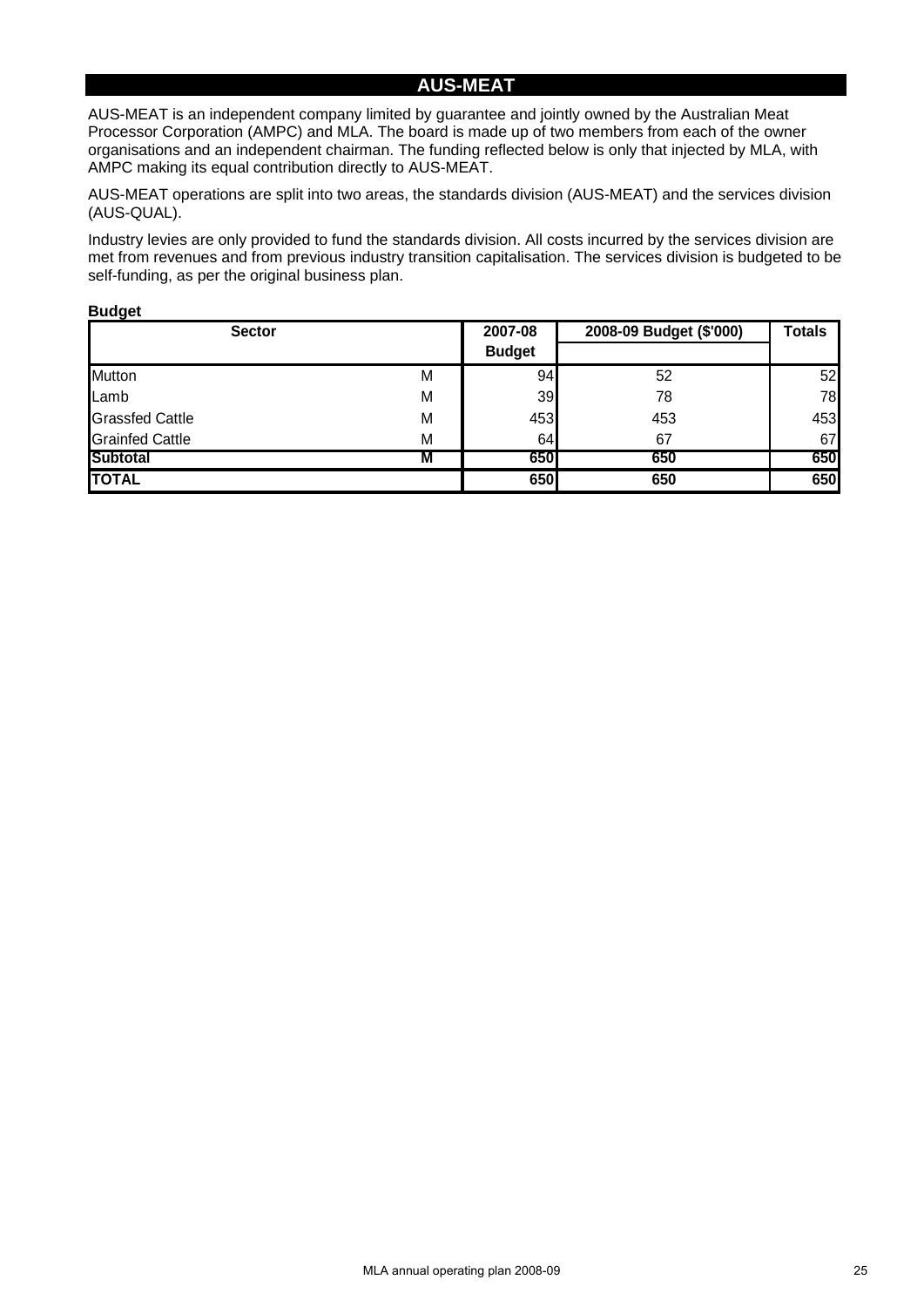#### **Research and development partnerships**

MLA's fully-owned subsidiary, MLA Donor Company Limited, provides a vehicle for attracting commercial investment from individual enterprises that share a mutual interest with MLA to co-invest in innovation initiatives that will deliver benefit to the Australian red meat industry. MLA Donor Company Limited (MDC) has been actively engaged in co-investing in R&D and innovation projects since March 1999. There has been a strong growth in activity over the past nine years with a total current portfolio of approved projects valued at more than \$180 million. Since inception, the MDC R&D Partnership Program has engaged enterprises from all parts of the industry supply chain including: processors; value-adders; breed societies, large pastoral companies; and technology providers. In addition, MDC has also formed international alliances which have assisted in accelerating Australia's access to valuable intellectual property at much lower cost than would otherwise have been possible.

MDC initiatives are clearly integrated with the overall objectives of MLA's 5 year Strategic Plan. In broad terms, the objectives of MDC initiatives include:

- To significantly increase the level of enterprise investment in innovation in the Australian red meat industry
- To enhance the outcomes of commercially focused innovation thereby ensuring quantifiable benefit to individual enterprises and ultimately to the industry overall
- To accelerate the commercialisation of R & D thereby adding to the quantum of innovations available to the industry
- To assist the Australian red meat industry to develop an innovation culture and capability.
- Benefits arising from MDC projects which have been successfully commercialised include:
- Improved sustainability both on and off-farm
- Better Occupational Health and Safety

**Budget** 

- New value-added products which are facilitating access to new international markets and increased export earnings
- Enhanced employment opportunities for young professionals in the industry
- Reduced cost of production leading to a more competitive industry

| <b>Strategy</b>                    | <b>Key initiatives</b>                                       |
|------------------------------------|--------------------------------------------------------------|
| 1. Partners in Innovation Projects | 1. Support and enhance innovation within the red meat sector |
|                                    | via the development and implementation of a balanced         |
|                                    | portfolio of R&D projects across the supply chain            |
| 2. Plant-Initiated Projects        | 1. Support and enhance the innovation of the processing      |
|                                    | sector via the development and implementation of             |
|                                    | individual company focused R&D projects.                     |

#### **Key performance indicators**

- Effectively implement a balanced portfolio of R&D partnership projects across industry sectors to ensure maximum benefit to the whole of the red meat industry.
- Facilitate adoption and uptake by industry of partnership project outcomes through a variety of communication channels including case studies, forums and workshops and reporting.
- Support the development of an innovation culture and capability for the industry through innovative research partnerships in targeted areas with demonstrable outcomes and benefits.

| <b>Duuyot</b>   |        |               |                         |              |        |  |  |
|-----------------|--------|---------------|-------------------------|--------------|--------|--|--|
| <b>Sector</b>   |        | 2007-08       | 2008-09 Budget (\$'000) | <b>Total</b> |        |  |  |
|                 |        | <b>Budget</b> |                         |              |        |  |  |
| External        | R      | 6,250         | 6.750                   |              | 6,750  |  |  |
| Processor       | R      | 1,250         |                         | 1,250        | 1,250  |  |  |
| Government      | R      | 6,250         | 6.750                   | 1.250        | 8,000  |  |  |
| <b>Subtotal</b> | D<br>n | 15,000        | 13,500                  | 2,500        | 16,000 |  |  |
| <b>Total</b>    | D      | 15,000        | 13,500                  | 2,500        | 16,000 |  |  |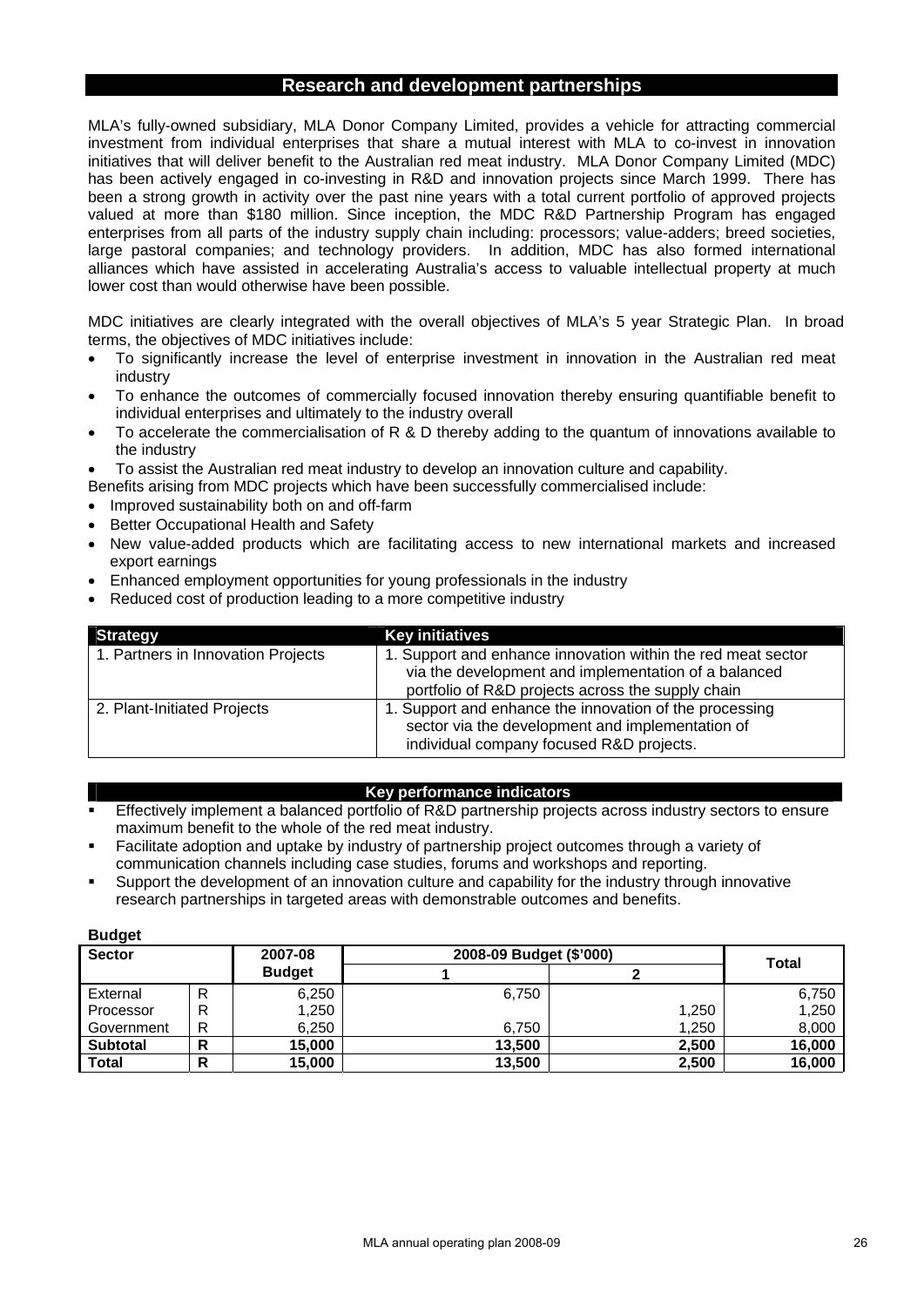## **Income Commentary**

Projected MLA income for 2008-09 is \$150.2 million, a decrease of \$10.5 million on budgeted income for 2007-08.

| <b>Species</b>  |                 | <b>R&amp;D</b> income |          | <b>Marketing income</b> |                 |          |  |  |  |  |  |
|-----------------|-----------------|-----------------------|----------|-------------------------|-----------------|----------|--|--|--|--|--|
|                 | 2007-08         | 2008-09               | % change | 2007-08                 | 2008-09         | % change |  |  |  |  |  |
|                 | <b>Forecast</b> | <b>Forecast</b>       |          | Forecast                | <b>Forecast</b> |          |  |  |  |  |  |
| Mutton          | \$1.653m        | \$1.217m              | $-26%$   | \$1.868m                | \$1.376m        | $-26%$   |  |  |  |  |  |
| Lamb            | \$7.456m        | \$6.943m              | $-7%$    | \$18,257m               | \$17.037m       | $-7%$    |  |  |  |  |  |
| Grassfed cattle | \$11.367m       | \$10.627m             | $-7%$    | \$45.111m               | \$42,278m       | $-7%$    |  |  |  |  |  |
| Grainfed cattle | \$0.853m        | \$2.079m              |          | \$6.959m                | \$5.766m        | $-17%$   |  |  |  |  |  |
| Goat            | \$0.135m        | \$0.154m              | 14%      | \$0.231m                | \$0.246m        | 15%      |  |  |  |  |  |
| <b>Totals</b>   | \$21,464        | \$21.020              | $-2%$    | \$72,408                | \$66,703        | $-8%$    |  |  |  |  |  |

Changes in levy income, compared to income levels for 2007-08, are shown below:

The following comments are made on these income forecasts:

- The income forecasts have been prepared using forecast changes in slaughtering (transactions) presented in the 2008 MLA Cattle and Sheep Industry Projections.
- The impact of the drought is evident with declining budgeted levy streams across all species.<br>
Sheepmeat levies depend on both prices and the number of transactions making income from
- Sheepmeat levies depend on both prices and the number of transactions, making income from these levies very difficult to predict.
- Grainfed marketing income drops, while grainfed R&D income increases due to assumed changes in the split of grainfed levies.